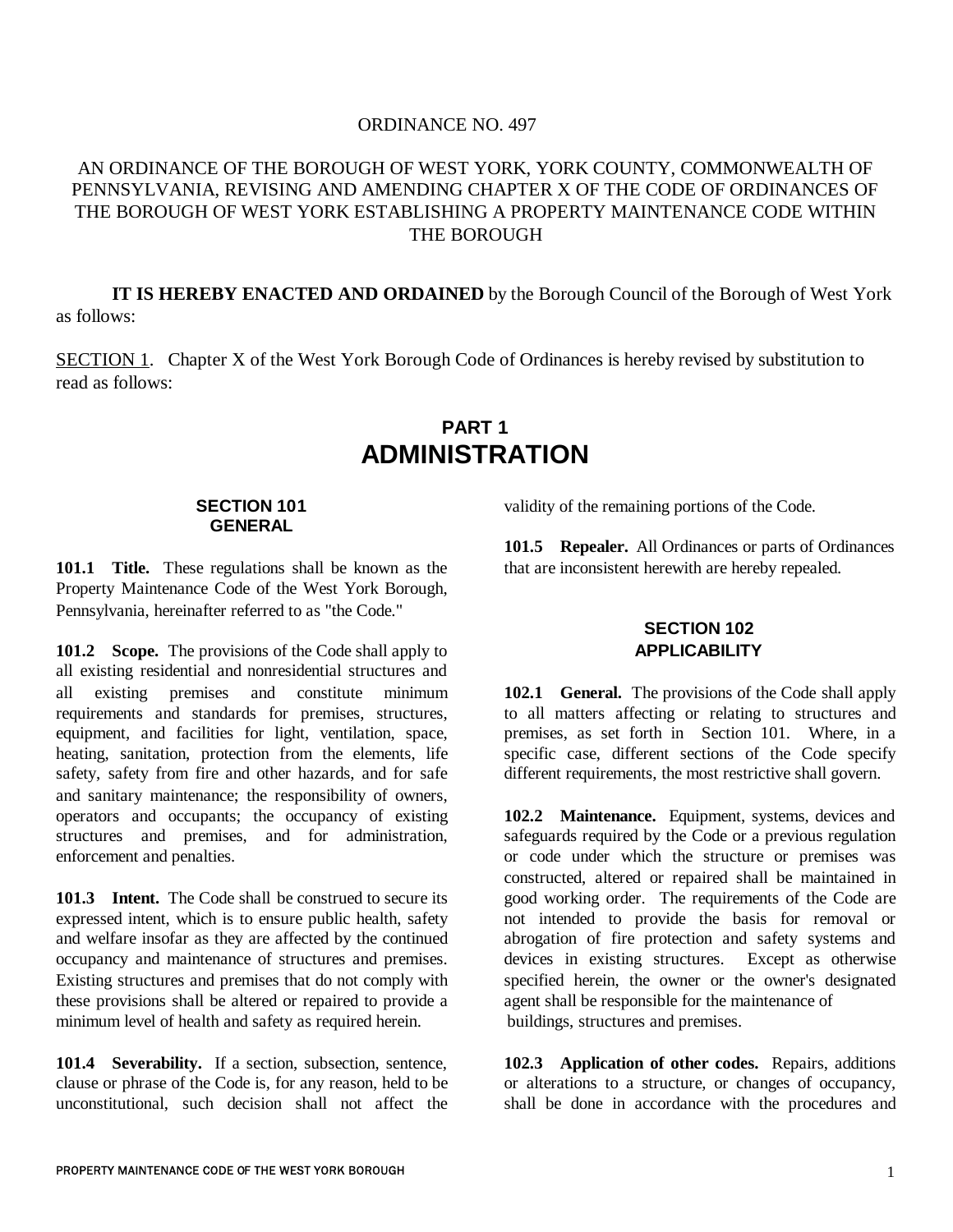provisions of the Uniform Construction Code as enacted by the Borough. Nothing in the Code shall be construed to cancel, modify or set aside any provision of the Borough's zoning ordinance.

**102.4 Existing remedies.** The provisions in the Code shall not be construed to abolish or impair existing remedies of the jurisdiction or its officers or agencies relating to the removal or demolition of any structure which is dangerous, unsafe and insanitary.

**102.5 Workmanship.** Repairs, maintenance work, alterations or installations which are caused directly or indirectly by the enforcement of the Code shall be executed and installed in a workmanlike manner and installed in accordance with the manufacturer's installation instructions.

**102.6 Historic buildings.** The provisions of the Code shall not be mandatory for existing buildings or structures designated by the state as historic buildings when such buildings or structures are judged by a Code Official to be safe and in the public interest of health, safety and welfare.

**102.7 Referenced codes and standards.** The codes and standards referenced in the Code shall be considered part of the requirements of the Code to the prescribed extent of each such reference. Where differences occur between provisions of the Code and the referenced standards, the provisions of the Code shall apply.

**102.8 Requirements not covered by the Code.** Requirements necessary for the strength, stability or proper operation of an existing structure or equipment, or for the public safety, health and general welfare, not specifically covered by the Code, shall be determined by a Code Official.

# **SECTION 103 ADMINISTRATION AND INSPECTIONS**

**103.1 Appointment.** Code Officials shall be appointed by the Borough Council.

**103.2 Restriction of employees.** An official or employee connected with the enforcement of the Code, shall not be engaged in, or directly or indirectly connected with, the furnishing of labor, materials or appliances for the construction, alteration or maintenance of a building, or the preparation of construction documents thereof, unless that person is the owner of the building; nor shall such officer or employee engage in any work that conflicts with official duties or with the interests of the department.

**103.3 Liability.** A Code Official, officer or employee charged with the enforcement of the Code, while acting for the jurisdiction, shall not thereby be rendered liable personally, and is hereby relieved from all personal liability for any damage accruing to persons or property as a result of an act required or permitted in the discharge of official duties.

Any suit instituted against any officer or employee because of an act performed by that officer or employee in the lawful discharge of duties and under the provisions of the Code shall be defended by the legal representative of the jurisdiction until the final termination of the proceedings. A Code Official shall not be liable for costs in an action, suit or proceeding that is instituted in pursuance of the provisions of the Code; and if he acts in good faith and without malice, a Code Official shall be free from liability for acts performed under any of its provisions or by reason of any act or omission in the performance of official duties in connection therewith.

**103.4 Fees.** A fee for activities and services as is set forth from time to time by resolution of the Borough Council of the West York Borough, Pennsylvania.

**103.5 Inspections.** 1. The Borough is authorized and directed to make inspections on weekdays between 8 A.M. and 5 P.M., upon thirty days notice to the owner and occupant and upon display of proper identification, to determine compliance with all Borough ordinances. The thirty (30) days notice is not requried if a Code Official has reason to believe that the condition of the property is a danger to the health, safety, and welfare of the occupants or other citizens of the Borough. For this purpose the Borough is authorized to enter and examine any dwelling, yard or part thereof at all reasonable times, and every owner, operator or occupant shall give the Borough free access to it. Every occupant of a dwelling, dwelling unit, business or a rooming unit shall grant to the owner or operator thereof or his agent or employee, or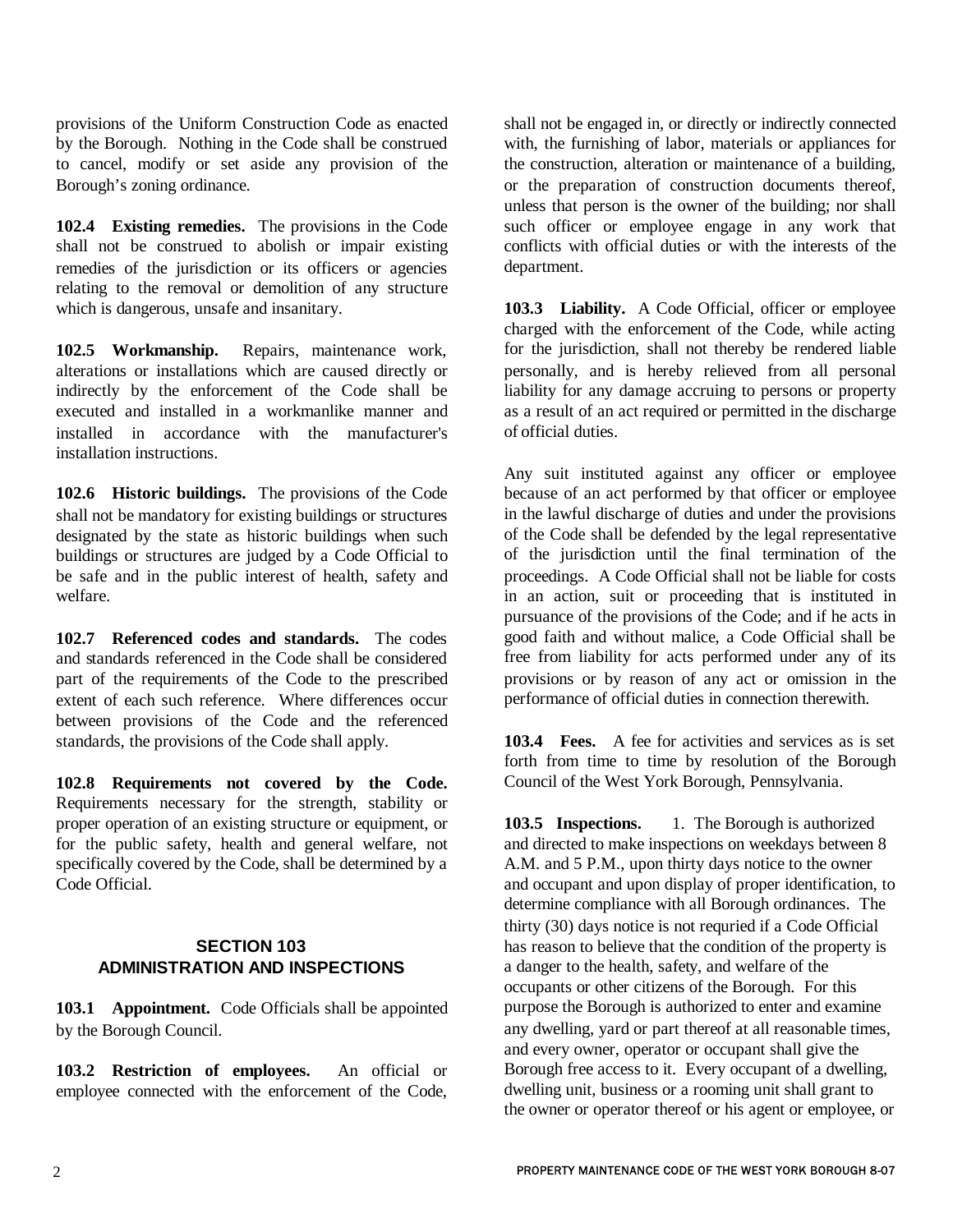any person with whom the Borough has contracted, free access to it at all reasonable times for the purpose of making repairs or alterations to effect compliance with Borough ordinances.

2. A Code Official is hereby authorized and directed to make inspections pursuant to this Ordinance in response to a complaint that an alleged violation of the provisions of this Ordinance or of another Borough code relating to property maintenance or fire safety has been committed or when the Code Official has valid reason to believe that a violation of this Ordinance or other such Borough ordinance has been committed.

3. The Code Official shall inspect every rooming unit or dwelling unit in a rooming house or multi-family dwelling with ten or more rooming units or dwelling units every year. All other rooming units or dwelling units in rooming houses and multi-family dwellings and all other dwelling units let for occupancy, including single-family dwellings that are let for occupancy, shall be inspected every two years. The Code Official shall inspect every business, not-for-profit enterprise, home-based business registered with the Borough (not to include no-impact home-based businesses), and school, public or private, every two years, with the exception of high-risk businesses, which shall be inspected every year. High-risk businesses include businesses (1) engaged in hazardous processes, (2) using or storing hazardous materials, or (3) having an occupancy limit of over thirty (30) persons.

4. If a property is found to have substantial violations, the property shall thenceforth undergo annual inspections until such time as the Code Official shall determine that the property is no longer a hazard to the health, safety, and welfare of the residents of the Borough. The Code Official may determine that substantial violations exist by the number of violations, the type of violations, or a combination thereof.

5. Every person owning a property identified in paragraph "3" above as being subject to a regular inspection shall give notice, in writing, to the Borough within 24 hours after having transferred or otherwise disposed of the legal control of any Multi-Family Dwelling, Rooming House or Business. Such notice shall include the name and address of the person or persons succeeding to the ownership or control of such

Multi-Family Dwelling, Rooming House or Business. When the Code Official receive notice that a property is being transferred, the Code Official may inspect the subject property. Additionally, owners of single-family and two-family detached dwellings may request a courtesy inspection upon change of ownership or occupancy. Every owner shall keep or cause to be kept records of all requests for repairs and complaints by tenants, employees or patrons that are related to the provisions of this Ordinance, any other Borough fire or property maintenance code, and to any applicable rules and regulations, and of all corrections made in response to such requests and complaints. The owner or other person in charge shall make such records available to the Code Official for inspection and copying upon demand. Such records shall be admissible in any administrative or judicial proceedings pursuant to the provisions of this Ordinance as prima facie evidence of the violation or the correction of violations of this Ordinance or applicable rules and regulations thereto.

# **SECTION 104 DUTIES AND POWERS OF A CODE OFFICIAL**

**104.1 General.** A Code Official shall enforce the provisions of the Code.

**104.2 Rule-making authority.** A Code Official shall have authority as necessary in the interest of public health, safety and general welfare, to adopt and promulgate rules and procedures; to interpret and implement the provisions of the Code; and to secure the intent thereof. Such rules shall not have the effect of waiving structural or fire performance requirements specifically provided for in the Code, or of violating accepted engineering methods involving public safety.

**104.3 Inspections.** A Code Official shall make all of the required inspections, or shall accept reports of inspection by approved agencies or individuals. All reports of such inspections shall be in writing and be certified by a responsible officer of such approved agency or by the responsible individual. A Code Official is authorized to engage such expert opinion as deemed necessary to report upon unusual technical issues that arise, subject to the approval of the Borough Council.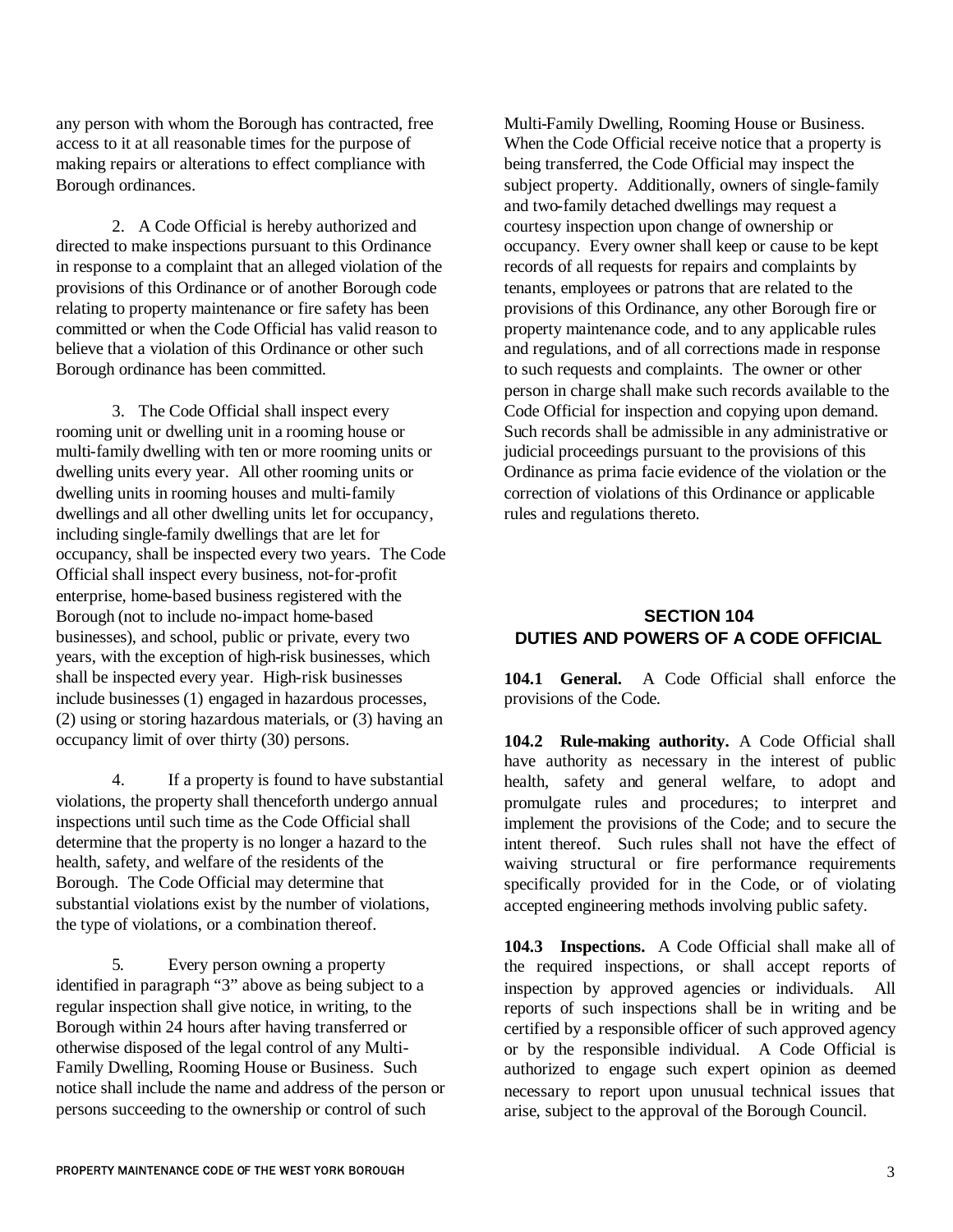**104.4 Right of entry.** A Code Official is authorized to enter the structure or premises at reasonable times to inspect subject to constitutional restrictions on unreasonable searches and seizures. If entry is refused or not obtained, a Code Official is authorized to pursue recourse as provided by law.

**104.5 Identification.** A Code Official shall carry proper identification when inspecting structures or premises in the performance of duties under the Code.

**104.6 Notices and orders.** A Code Official shall issue all necessary notices or orders to ensure compliance with the Code.

**104.7 Department records.** A Code Official shall keep official records of all business and activities relating to the enforcement of the Code. Such records shall be retained in the official records as long as the building or structure to which such records relate remains in existence, unless otherwise provided for by other regulations.

**104.8 Coordination of inspections.** Whenever in the enforcement of the Code or another code or ordinance, the responsibility of more than one code official of the Borough is involved, it shall be the duty of the code officials involved to coordinate their inspections and administrative orders as fully as practicable so that the owners and occupants of the structure shall not be subjected to visits by numerous inspectors or multiple or conflicting orders. Whenever an inspector observes an apparent or actual violation of some provision of some law, ordinance or code not within the inspector's authority to enforce, the inspector shall report the findings to a Code Official having jurisdiction.

**104.9 Enforcement Powers.** A Code Official and the Borough Solicitor shall have the authority to enforce provisions of the Code.

## **SECTION 105 APPROVAL**

**105.1 Modifications.** Whenever there are practical difficulties involved in carrying out the provisions of the Code, a Code Official shall have the authority to grant modifications for individual cases, provided a Code Official shall first find that special individual reason makes the strict letter of the Code impractical and the modification is in compliance with the intent and purpose of the Code and that such modification does not lessen health, life and fire safety requirements. The details of action granting modifications shall be recorded and entered in the department files.

**105.2 Alternative materials, methods and equipment.** The provisions of the Code are not intended to prevent the installation of any material or to prohibit any method of construction not specifically prescribed by the Code, provided that any such alternative has been approved. An alternative material or method of construction shall be approved where a Code Official finds that the proposed design is satisfactory and complies with the intent of the provisions of the Code, and that the material, method or work offered is, for the purpose intended, at least the equivalent of that prescribed in the Code in quality, strength, effectiveness, fire resistance, durability and safety.

**105.3 Required Testing.** Whenever there is insufficient evidence of compliance with the provisions of the Code, or evidence that a material or method does not conform to the requirements of the Code, or in order to substantiate claims for alternative materials or methods, a Code Official shall have the authority to require tests as evidence of compliance to be made at no expense to the jurisdiction.

**105.3.1 Test methods.** Test methods shall be as specified in the Code or by other recognized test standards. In the absence of recognized and accepted test methods, a Code Official shall approve the testing procedures.

**105.3.2 Testing agency.** All tests shall be performed by an approved agency.

**105.3.3 Test reports.** Reports of tests shall be retained by a Code Official for the period required for retention of public records.

**105.4 Material and equipment reuse.** Materials, equipment and devices shall not be reused unless such elements have been reconditioned and tested when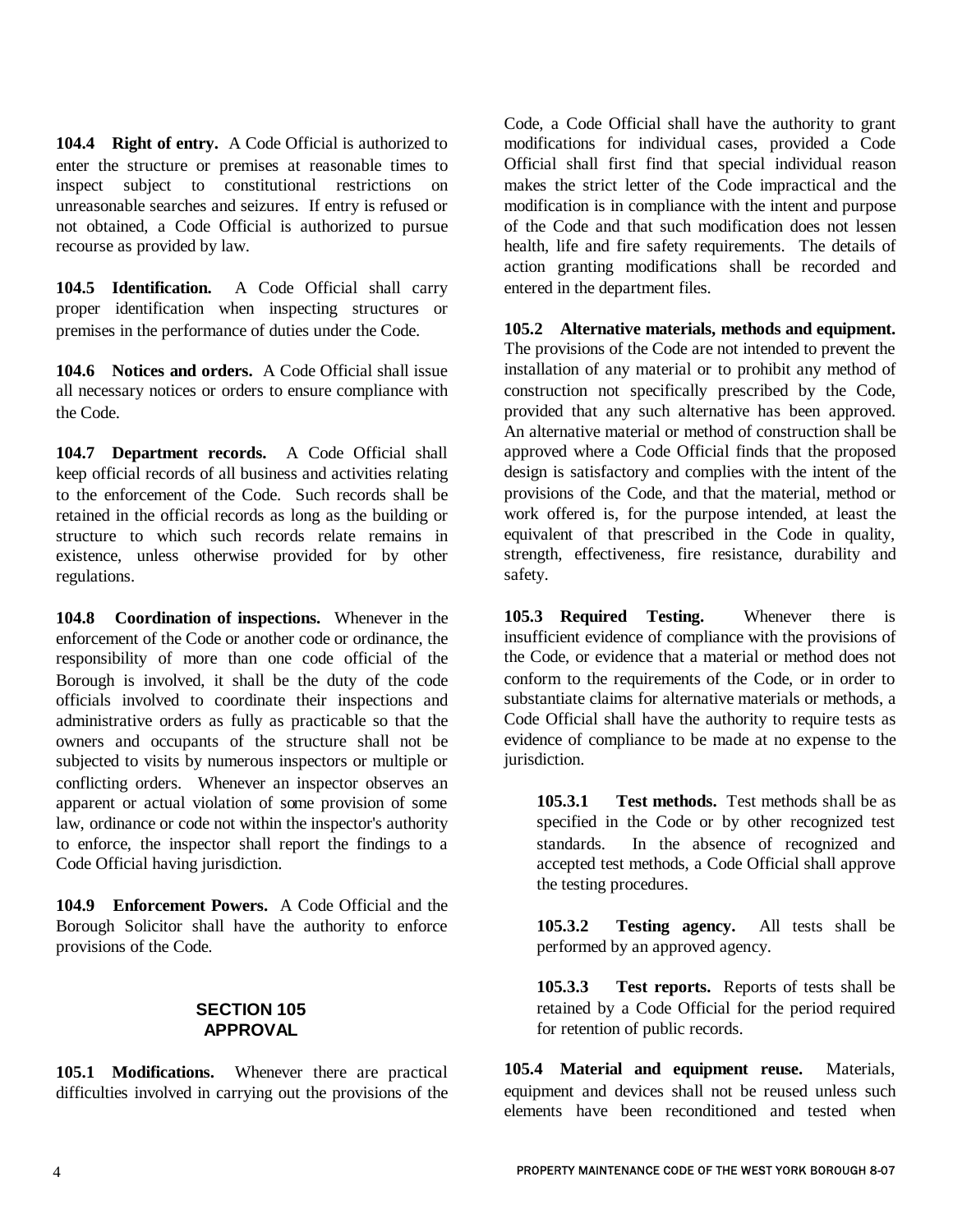necessary, placed in good and proper working condition and approved.

### **SECTION 106 VIOLATIONS**

**106.1 Unlawful acts.** It shall be unlawful for a person, firm or corporation to be in conflict with or in violation of any of the provisions of the Code.

**106.2 Notice of violation.** A Code Official shall serve a notice of violation or order in accordance with Section 107.

**106.3 Prosecution of violation.** If the notice of violation is not complied with, a Code Official or the Borough Solicitor shall institute the appropriate proceeding at law or in equity to restrain, correct or abate such violation, or to require the removal or termination of the unlawful occupancy of the structure in violation of the provisions of the Code or of the order or direction made pursuant thereto.

**106.4 Violation penalties.** Any person who shall violate a provision of the Code, or fail to comply with any of the requirements thereof or who shall erect, construct, alter or repair a building or structure in violation of an approved plan or directive of a Code Official, shall be guilty of a summary offense, punishable by a fine of not more than \$1000.00 and the costs of prosecution, and in default of the payment thereof, shall be imprisoned for not more than 90 days. Each day that a violation continues after due notice has been served shall be deemed a separate offense.

**106.5 Abatement of violation.** The imposition of the penalties herein prescribed shall not preclude the Borough Solicitor from instituting appropriate action to restrain, correct or abate a violation, or to prevent illegal occupancy of a building, structure or premises, or to stop an illegal act, conduct, business or utilization of the building, structure or premises. The property owned shall pay the costs of any such abatement action, including but not limited to reasonable attorneys' fees.

# **SECTION 107 NOTICES AND ORDERS**

**107.1 Notice to owner or to person or persons responsible.** Whenever a Code Official determines that there has been a violation of the Code or has grounds to believe that a violation has occurred, notice shall be given to the owner or the person or persons responsible therefore in the manner prescribed in Sections 107.2 and 107.3. Notices for condemnation procedures shall also comply with Section 108.3.

- **107.2 Form.** Such notice prescribed in Section 107.1 shall:
	- 1. Be in writing;
	- 2. Include a description of the real estate sufficient for identification;
	- 3. Include a statement of the violation or violations and why the notice is being issued;
	- 4. Include a correction order allowing a reasonable time to make the repairs and improvements required to bring the dwelling unit or structure into compliance with the provisions of the Code; and
	- 5. Inform the property owner of the right to appeal.

**107.3 Method of service.** Such notice shall be deemed to be properly served if a copy thereof is:

- 1. Delivered personally; or
- 2. Sent by certified mail addressed to the last known address; or
- 3. If the notice is returned showing that the letter was not delivered, a copy thereof shall be posted in a conspicuous place in or about the structure affected by such notice.

**107.4 Penalties.** Penalties for noncompliance with orders and notices shall be as set forth in Section 106.4.

**107.5 Transfer of ownership.** It shall be unlawful for the owner of any dwelling unit or structure who has received a compliance order or upon whom a notice of violation has been served to sell, transfer, mortgage, lease or otherwise dispose of the dwelling unit or structure to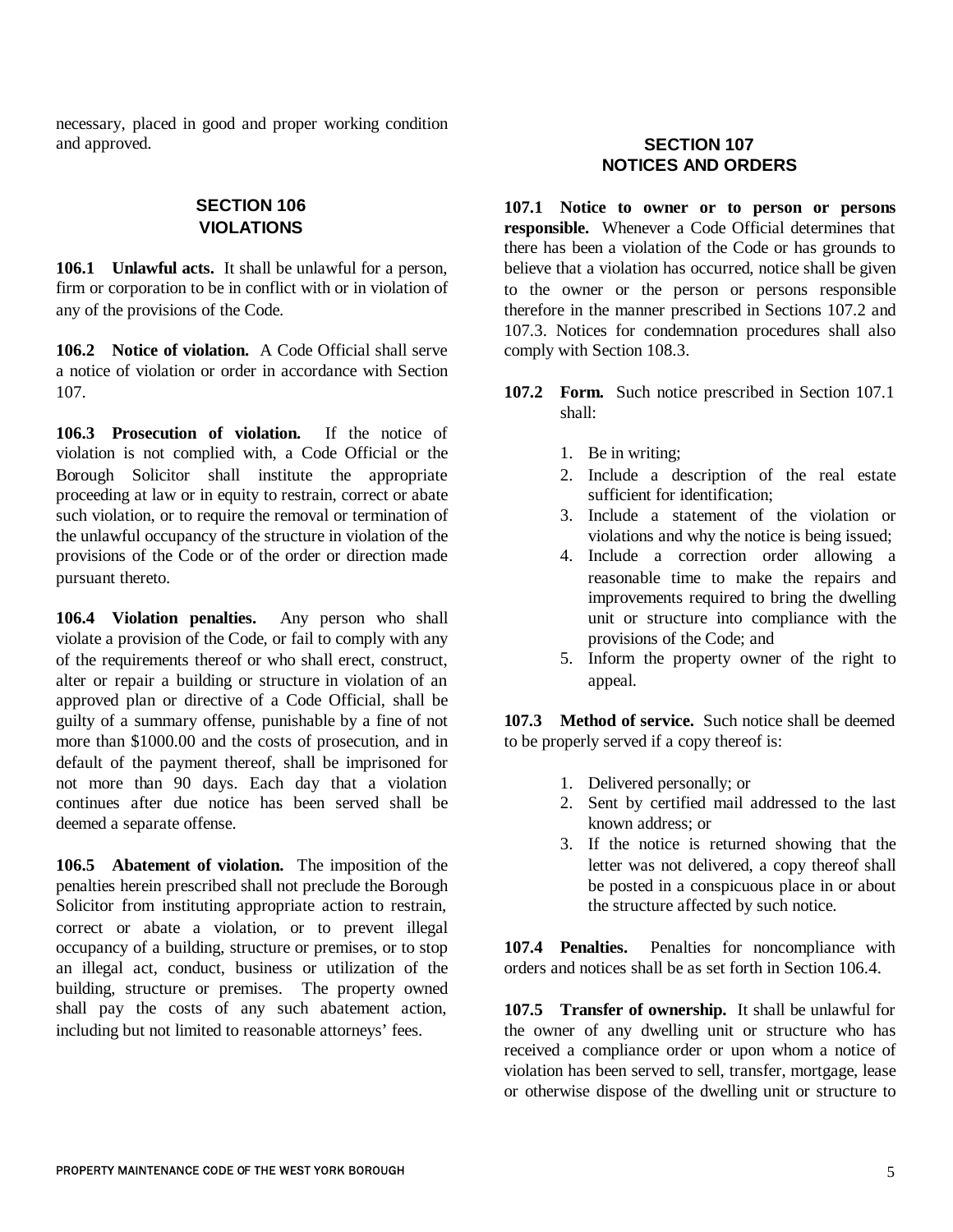another until the provisions of the compliance order or notice of violation have been complied with, or until such owner shall first furnish the grantee, transferee, mortgagee or lessee a true copy of any compliance order or notice of violation issued by a Code Official and shall furnish to a Code Official a signed and notarized statement from the grantee, transferee, mortgagee or lessee, acknowledging the receipt of such compliance order or notice of violation and fully accepting the responsibility without condition for making the corrections or repairs required by such compliance order or notice of violation.

# **SECTION 108 UNSAFE STRUCTURES AND EQUIPMENT**

**108.1 General.** When a structure or equipment is found by a Code Official to be unsafe, or when a structure is found unfit for human occupancy, or is found unlawful, such structure shall be condemned pursuant to the provisions of the Code.

**108.1.1 Unsafe structures.** An unsafe structure is one that is found to be dangerous to the life, health, property or safety of the public or the occupants of the structure by not providing minimum safeguards to protect or warn occupants in the event of fire, or because such structure contains unsafe equipment or is so damaged, decayed, dilapidated, structurally unsafe, or of such faulty construction or unstable foundation, that partial or complete collapse is possible.

**108.1.2 Unsafe equipment.** Unsafe equipment includes any boiler, heating equipment, elevator, moving stairway, electrical wiring or device, flammable liquid containers or other equipment on the premises or within the structure which is in such disrepair or condition that such equipment is a hazard to life, health, property or safety of the public or occupants of the premises or structure.

**108.1.3 Structure unfit for human occupancy.** A structure is unfit for human occupancy whenever a Code Official finds that such structure is unsafe, unlawful or, because of the degree to which the structure is in disrepair or lacks maintenance, is insanitary, vermin or rat infested, contains filth and

contamination, or lacks ventilation, illumination, sanitary or heating facilities or other essential equipment required by the Code, or because the location of the structure constitutes a hazard to the occupants of the structure or to the public.

**108.1.4 Unlawful structure.** An unlawful structure is one found in whole or in part to be occupied by more persons than permitted under the Code, or was erected, altered or occupied contrary to law.

**108.2 Closing of vacant structures.** If the structure is vacant and unfit for human habitation and occupancy, and is not in danger of structural collapse, a Code Official is authorized to post a placard of condemnation on the premises and order the structure closed up so as not to be an attractive nuisance. Upon failure of the owner to close up the premises within the time specified in the order, a Code Official shall cause the premises to be closed and the cost thereof plus 10 percent (10%) shall be charged against the real estate upon which the structure is located and shall be a lien upon such real estate.

**108.3 Notice.** Whenever a Code Official has condemned a structure or equipment under the provisions of this section, notice shall be posted in a conspicuous place in or about the structure affected by such notice and served on the owner or the person or persons responsible for the structure or equipment in accordance with Section 107.3. If the notice pertains to equipment, it shall also be placed on the condemned equipment. The notice shall be in the form prescribed in Section 107.2.

**108.4 Placarding.** Upon failure of the owner or person responsible to comply with the notice provisions within the time given, a Code Official shall post on the premises or on defective equipment a placard bearing the word "Condemned" and a statement of the penalties provided for occupying the premises, operating the equipment or removing the placard.

**108.5 Prohibited occupancy.** Any person who shall occupy a placarded premises or shall operate placarded equipment, and any owner or any person responsible for the premises who shall let anyone occupy a placarded premises or operate placarded equipment shall be liable for the penalties provided by the Code.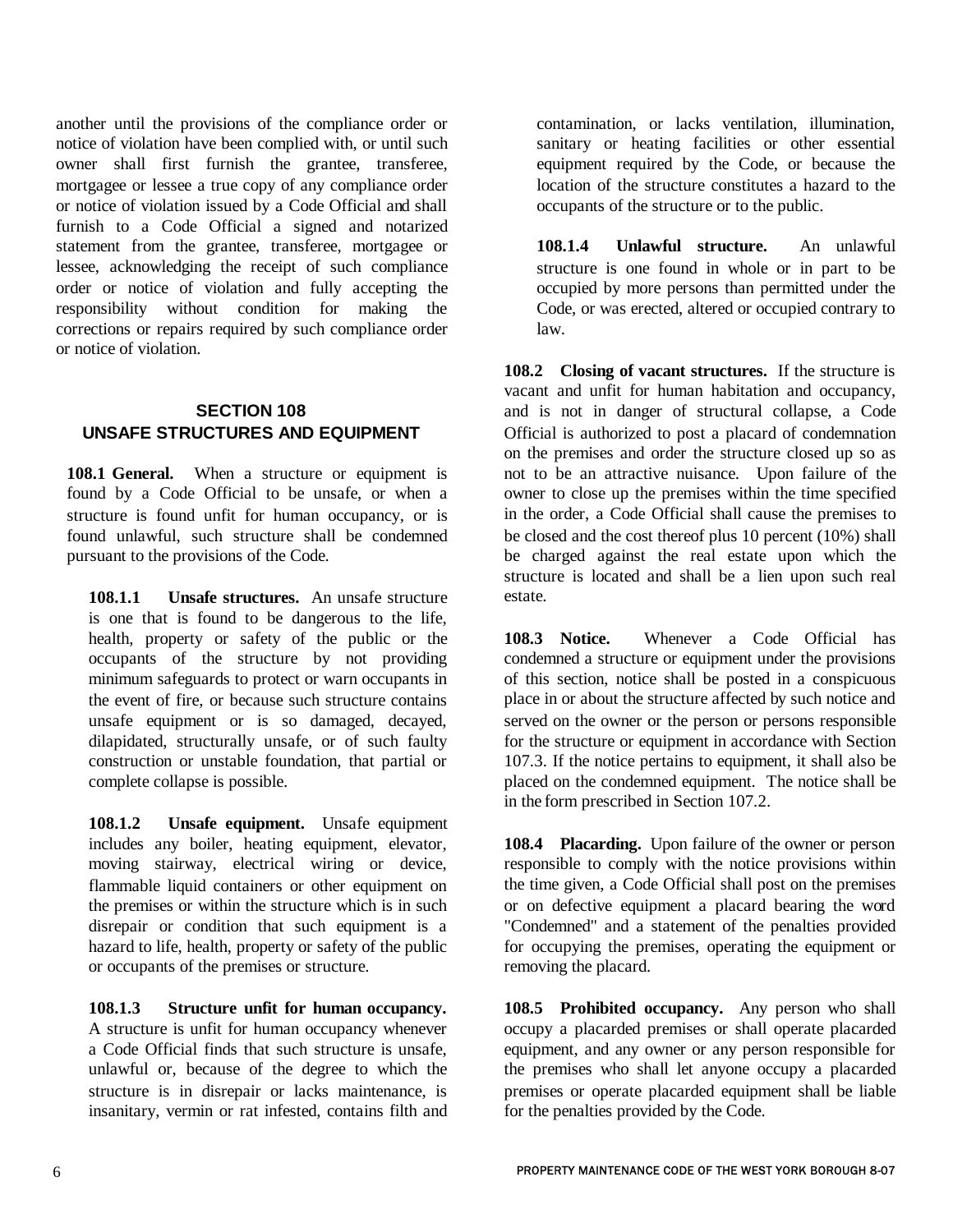**108.6 Removal of placard.** A Code Official shall remove the condemnation placard whenever the defect or defects upon which the condemnation and placarding action were based have been eliminated. Any person who defaces or removes a condemnation placard without the approval of a Code Official shall be subject to the penalties provided by the Code.

#### **SECTION 109 EMERGENCY MEASURES**

**109.1 Imminent danger.** When, in the opinion of a Code Official, there is imminent danger of failure or collapse of a building or structure which endangers life, or when any structure or part of a structure has fallen and life is endangered by the occupation of the structure, or when there is actual or potential danger to the building occupants or those in the proximity of any structure because of explosives, explosive fumes or vapors or the presence of toxic fumes, gases or materials, or operation of defective or dangerous equipment, a Code Official is hereby authorized and empowered to order and require the occupants to vacate the premises forthwith. A Code Official shall cause to be posted at each entrance to such structure a notice reading as follows: "This Structure Is Unsafe and Its Occupancy Has Been Prohibited by the Borough of West York." It shall be unlawful for any person to enter such structure except for the purpose of securing the structure, making the required repairs, removing the hazardous condition or of demolishing the same.

**109.2 Temporary safeguards.** Notwithstanding other provisions of the Code, whenever, in the opinion of a Code Official, there is imminent danger due to an unsafe condition, a Code Official shall order the necessary work to be done, including the boarding-up of openings, to render such structure temporarily safe whether or not the legal procedure herein described has been instituted; and shall cause such other action to be taken as a Code Official deems necessary to meet such emergency, including demolition.

**109.3 Closing streets.** When necessary for the public safety, a Code Official shall temporarily close structures and may reqeust the authority having jurisdiction to close sidewalks, streets, public ways and places adjacent to unsafe structures, and prohibit the same from being utilized.

**109.4 Emergency repairs.** For the purposes of this section, a Code Official shall employ the necessary labor and materials to perform the required work as expeditiously as possible.

**109.5 Costs of emergency repairs.** Costs incurred in the performance of emergency work plus ten percent (10%) shall be charged against the real estate upon which the structure is located and shall be a lien upon such real estate.

**109.6 Hearing.** Any person ordered to take emergency measures shall comply with such order forthwith. Any affected person shall thereafter, upon petition directed to the Borough Secetary, be afforded a hearing as described in the Code.

#### **SECTION 110 DEMOLITION**

**110.1 General.** A Code Official shall order the owner of any premises upon which is located any structure, which in a Code Official's judgment is so old, dilapidated or has become so out of repair as to be dangerous, unsafe, insanitary or otherwise unfit for human habitation or occupancy, and such that it is unreasonable to repair the structure, to demolish and remove such structure; or if such structure is capable of being made safe by repairs, to repair and make safe and sanitary or to demolish and remove at the owner's option; or where there has been a cessation of normal construction of any structure for a period of more than two years, to demolish and remove such structure.

**110.2 Notices and orders.** All notices and orders shall comply with Section 107.

**110.3 Failure to comply.** If the owner of a premises fails to comply with a demolition order within the time prescribed, a Code Official shall cause the structure to be demolished and removed, and the cost of such demolition and removal, plus ten percent (10%), shall be charged against the real estate upon which the structure is located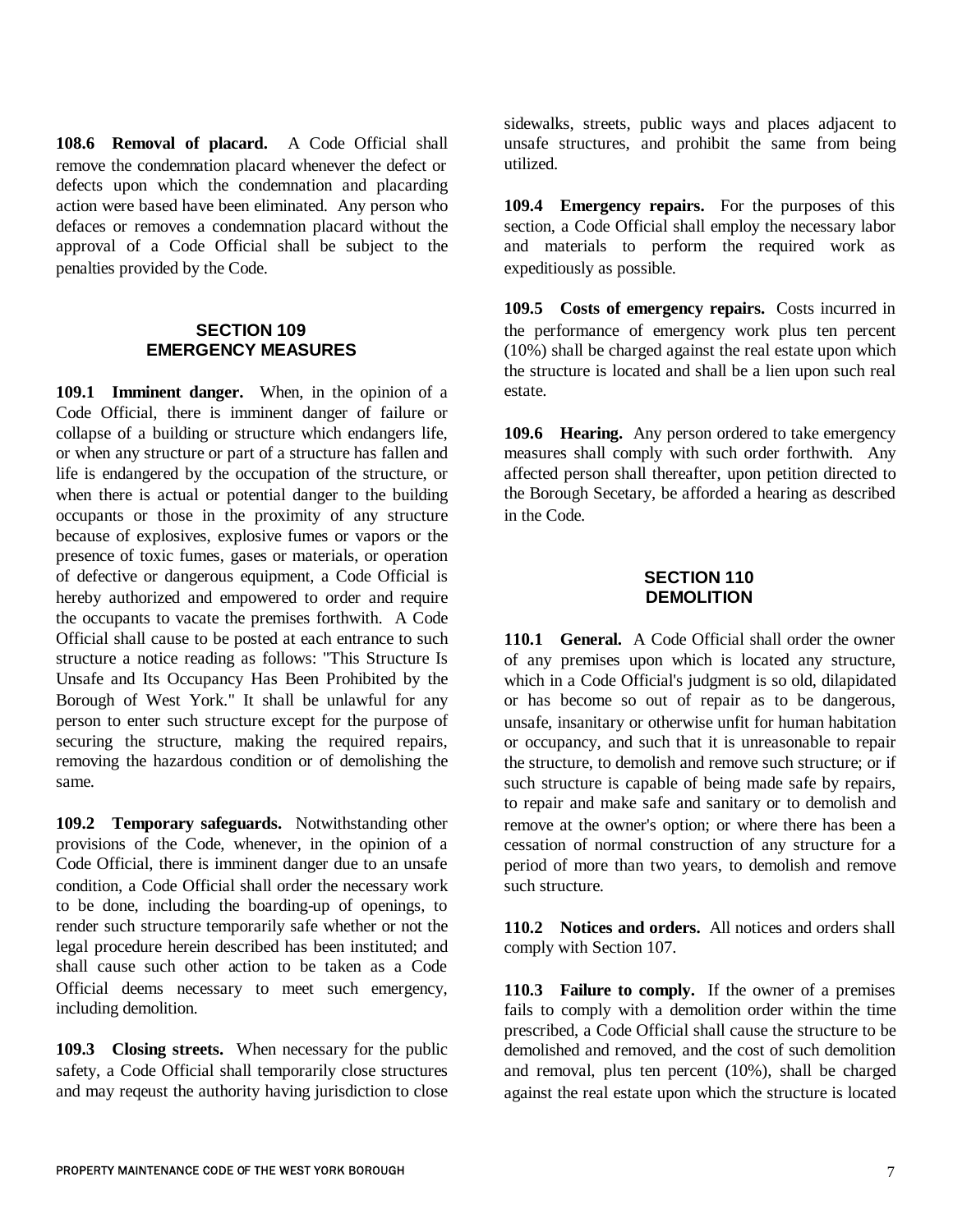and shall be a lien upon such real estate.

# **SECTION 111 MEANS OF APPEAL**

**111.1 Means for appeal.** Any person shall have the right to appeal a decision by a Code Official by filing a written petition with the Borough Secretary within ten (10) days after notice of the Code Official's decision. Such petition shall request a hearing and set forth a brief statement on the grounds therefore.

**111.2 Hearing.** A hearing before the Borough Council shall be held at the next regularly scheduled property maintenance appeal hearing date, which date shall be not less than ten days following receipt of the petition for appeal.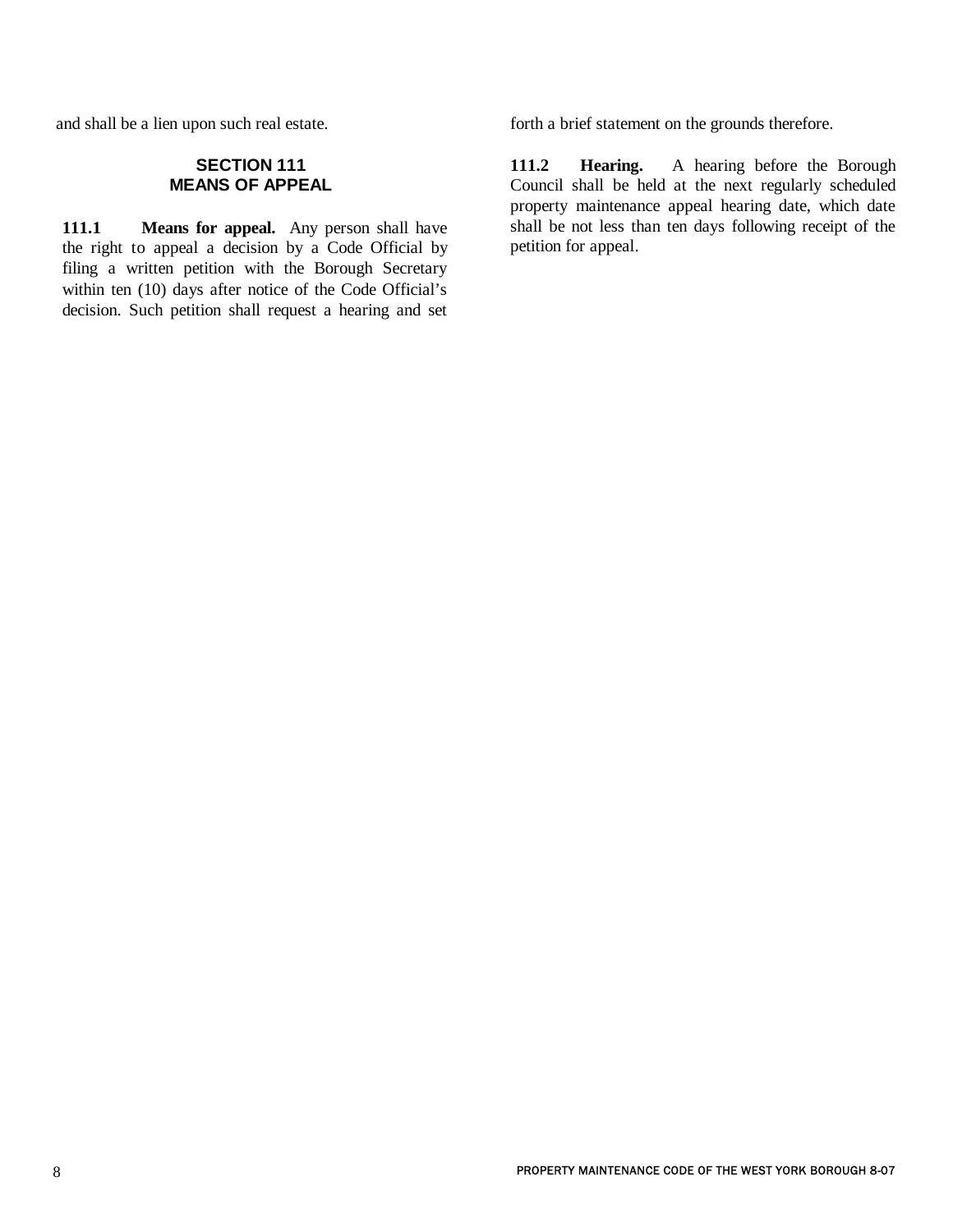# **PART 2 DEFINITIONS**

# **SECTION 201 GENERAL**

**201.1 Interchangeability.** Words stated in the present tense include the future; words stated in the masculine gender include the feminine and neuter; the singular number includes the plural and the plural the singular.

**201.2 Terms defined in other codes.** Where terms are not defined in the Code and are defined in the Uniform Construction Code or Zoning Ordinance, such terms shall have the meanings ascribed to them as in those codes.

**201.3 Terms not defined.** Where terms are not defined, through the methods authorized by this section, such terms shall have ordinarily accepted meanings such as the context implies.

**201.4 Parts.** Whenever the words "dwelling unit," "dwelling," "premises," "building," "rooming house," "rooming unit" or "story" are stated in the Code, they shall be construed as though they were followed by the words "or any part thereof."

#### **SECTION 202 GENERAL DEFINITIONS**

Unless otherwise expressly stated, the following terms shall, for the purposes of the Code, have the meanings shown in this part.

**APPROVED.** Approved by a Code Official.

**BASEMENT.** That portion of a building which is partly or completely below grade.

**BATHROOM.** A room containing plumbing fixtures including a bathtub or shower.

**BEDROOM.** Any room or space used or intended to be used for sleeping purposes.

**BUILDING CODE OFFICIAL.** The individual or

designee who is charged with the enforcement and administration of the Uniform Construction Code as enacted by the West York Borough.

**CODE OFFICIAL.** The individual(s) appointed by Borough Council to administer and enforce the Code.

**CONDEMN.** To adjudge unfit for occupancy.

**DWELLING UNIT.** A single unit providing complete, independent living facilities for one or more persons, including permanent provisions for living, sleeping, eating, cooking and sanitation.

**EXTERIOR PROPERTY.** The open space on the premises and on adjoining property under the control of owners or operators of such premises.

**EXTERMINATION.** The control and elimination of insects, rats or other pests by eliminating their harborage places; by removing or making inaccessible materials that serve as their food; by poison spraying, fumigating, trapping or by any other approved pest elimination methods.

**GARBAGE.** The animal or vegetable waste resulting from the handling, preparation, cooking and consumption of food.

**HABITABLE SPACE.** Space in a structure for living, sleeping, eating or cooking. Bathrooms, toilet rooms, closets, halls, storage or utility spaces, and similar areas are not considered habitable spaces.

**IMMINENT HAZARD.** A condition which could cause serious or life-threatening injury or death at any time.

**INFESTATION.** The presence, within or contiguous to, a structure or premises of insects, rats, vermin or other pests.

**LABELED.** Devices, equipment, appliances, or materials to which has been affixed a label, seal, symbol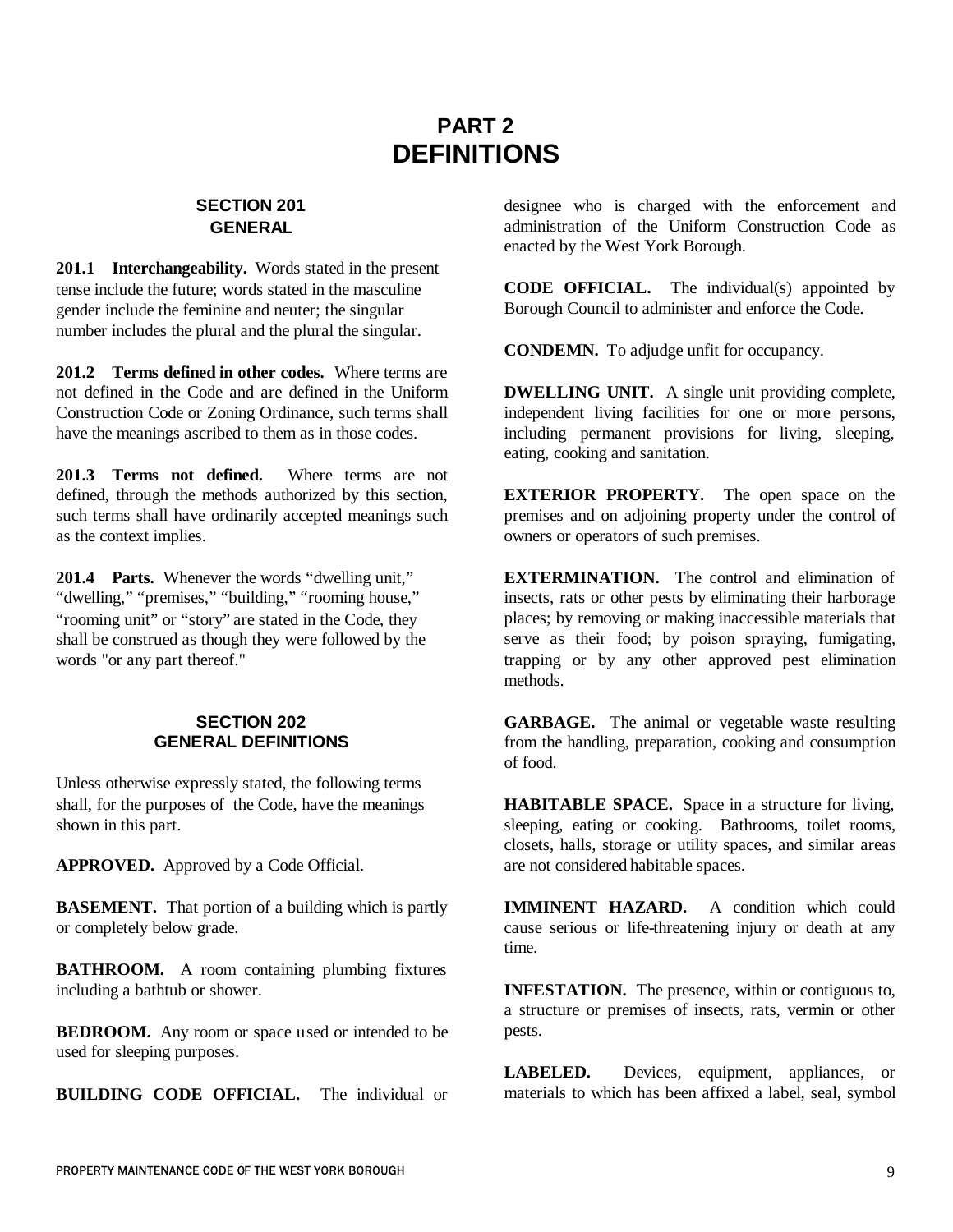or other identifying mark of a nationally recognized testing laboratory, inspection agency or other organization concerned with product evaluation that maintains periodic inspection of the production of the above-labeled items and by whose label the manufacturer attests to compliance with applicable nationally recognized standards.

**LET FOR OCCUPANCY OR LET.** To permit, provide or offer possession or occupancy of a dwelling, dwelling unit, rooming unit, building, premise or structure by a person who is or is not the legal owner of record thereof, pursuant to a written or unwritten lease, agreement or license, or pursuant to a recorded or unrecorded agreement of contract for the sale of land.

**LOT.** A parcel of land that is a lot of record and is separately described by deed description or is described by an approved subdivision plan.

**MULTIFAMILY DWELLING.** A structure located on one lot containing two or more dwelling units.

**OCCUPANCY.** The purpose for which a building or portion thereof is utilized or occupied.

**OCCUPANT.** Any individual living or sleeping in a building; or having possession of a space within a building.

**OPENABLE AREA.** That part of a window, skylight or door which is available for unobstructed ventilation and which opens directly to the outdoors.

**OPERATOR.** Any person who has charge, care or control of a structure or premises which is let or offered for occupancy.

**OWNER.** Any person, agent, operator, firm or corporation having a legal or equitable interest in the property; or recorded in the official records of the state, county or municipality as holding title to the property; or otherwise having control of the property, including the guardian of the estate of any such person, and the executor or administrator of the estate of such person if ordered to take possession of real property by a court.

**PERSON.** An individual, corporation, partnership or

any other group acting as a unit.

**PREMISES.** A lot, plot or parcel of land including any structures thereon.

**ROOMING HOUSE.** A building arranged or occupied for lodging, with or without meals, for compensation and not occupied as a one- or two-family dwelling.

**ROOMING UNIT.** Any room or group of rooms forming a single habitable unit occupied or intended to be occupied for sleeping or living, but not for cooking purposes.

**RUBBISH.** Combustible and noncombustible waste materials, except garbage; the term shall include the residue from the burning of wood, coal, coke and other combustible materials, paper, rags, cartons, boxes, wood, excelsior, rubber, leather, tree branches, yard trimmings, tin cans, metals, mineral matter, glass, crockery and dust and other similar materials.

**STRUCTURE.** That which is built or constructed or a portion thereof.

**TENANT.** A person, corporation, partnership or group, whether or not the legal owner of record, occupying a building or portion thereof as a unit.

**TOILET ROOM.** A room containing a water closet or urinal but not a bathtub or shower.

**UCC.** Uniform Construction Code as enacted by the Borough of West York.

**VENTILATION.** The natural or mechanical process of supplying conditioned or unconditioned air to, or removing such air from, any space.

**WORKMANLIKE.** Characterized by quality craftsmanship; constructed or performed in a skillful way or method.

**YARD.** An open space on the same lot with a structure.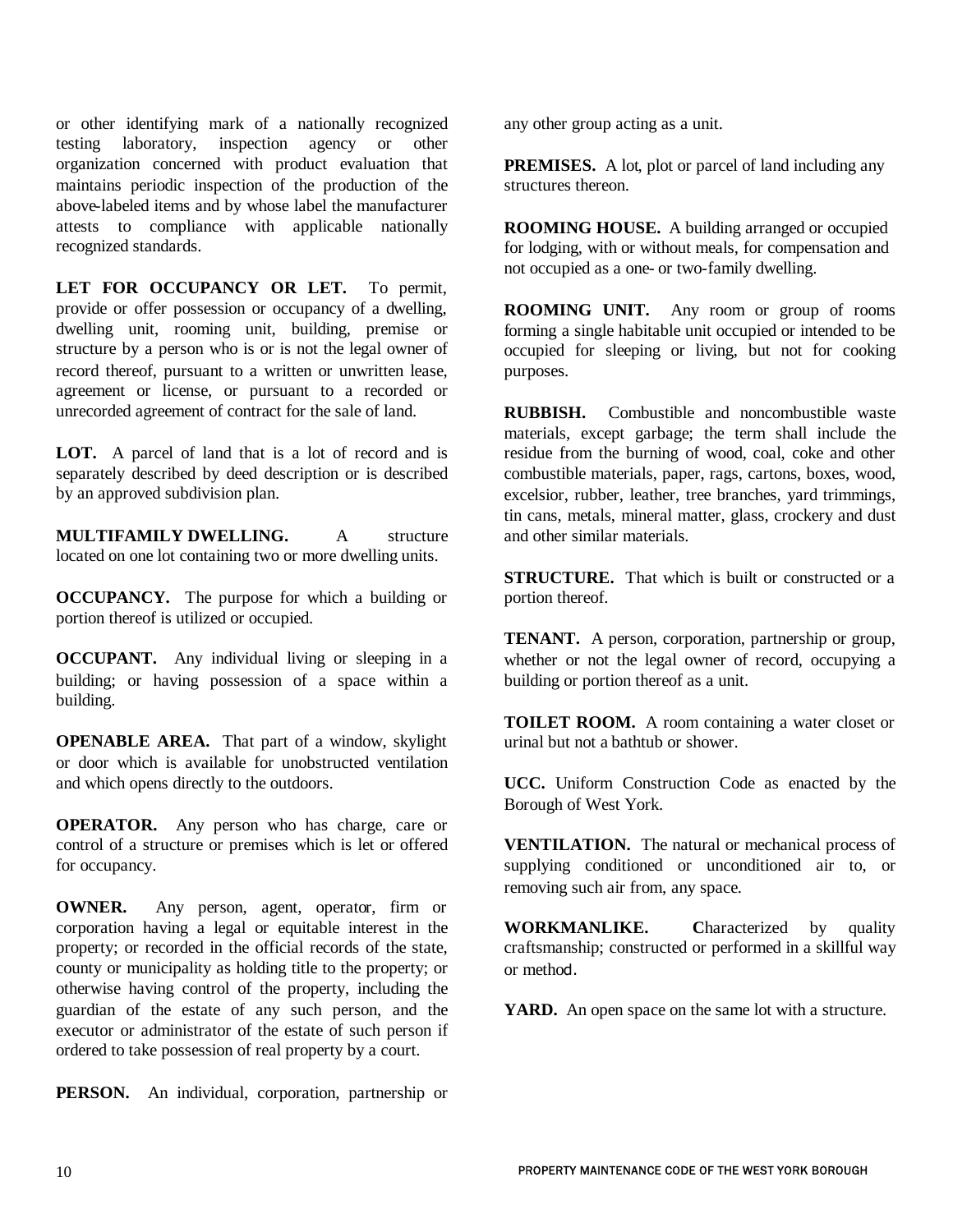# **PART 3 GENERAL REQUIREMENTS**

# **SECTION 301 GENERAL**

**301.1 Scope.** The provisions of this Part shall govern the minimum conditions and the responsibilities of persons for maintenance of structures, equipment and exterior property.

**301.2 Responsibility.** The owner of the premises shall maintain the structures and exterior property in compliance with these requirements, except as otherwise provided for in Sections 305 and 306. A person shall not occupy as owner-occupant or permit another person to occupy premises which are not in a sanitary and safe condition and which do not comply with the requirements of the Code. Occupants of a dwelling unit are responsible for keeping in a clean, sanitary and safe condition that part of the dwelling unit or premises which they occupy and control.

**301.3 Vacant structures and land.** All vacant structures and premises thereof or vacant land shall be maintained in a clean, safe, secure and sanitary condition as provided herein so as not to cause a blighting problem or adversely affect the public health or safety.

#### **SECTION 302 EXTERIOR PROPERTY AREAS**

**302.1 Sanitation.** All exterior property and premises shall be maintained in a clean, safe and sanitary condition. The occupant shall keep that part of the exterior property which such occupant occupies or controls in a clean and sanitary condition.

**302.1.1 Animal Carcasses.** The occupant shall keep that part of the exterior property which such occupant occupies or controls free of any putrid, unsound, or unwholesome bones, meats, hides, skins of the whole or any part of a dead animal, fish, or fowl.

**302.2 Grading and drainage.** All premises shall be graded and maintained to prevent the erosion of soil and to prevent the accumulation of stagnant water thereon, or within any structure located thereon.

**Exception:** Approved retention areas and reservoirs.

**302.3 Sidewalks and driveways.** All sidewalks, walkways, stairs, driveways, parking spaces and similar areas shall be kept in a proper state of repair, and maintained free from hazardous conditions. Stairs shall comply with the requirements of Sections 303.10 and 702.9.

**302.4 Rodent harborage.** All structures and exterior property shall be kept free from rodent harborage and infestation. Where rodents are found, they shall be promptly exterminated by approved processes which will not be injurious to human health. After extermination, proper precautions shall be taken to eliminate rodent harborage and prevent reinfestation.

**302.5 Exhaust vents.** Pipes, ducts, conductors, fans or blowers shall not discharge gases, steam, vapor, hot air, grease, smoke, odors or other gaseous or particulate wastes directly upon abutting or adjacent public or private property or that of another tenant.

**302.6 Accessory structures.** All accessory structures, including detached garages, fences and walls, shall be maintained structurally sound and in good repair.

**302.6.1** Gates which are required to be selfclosing and self-latching in accordance with the UCC shall be maintained such that the gate will positively close and latch when released from a still position of 6 inches (152 mm) from the gatepost.

**302.7 Motor vehicles.** Except as provided for in other regulations, no inoperative, unlicensed, currently unregistered or uninspected motor vehicle shall be parked, kept or stored on any premises, and no vehicle shall at any time be in a state of major disassembly, disrepair, or in the process of being stripped or dismantled.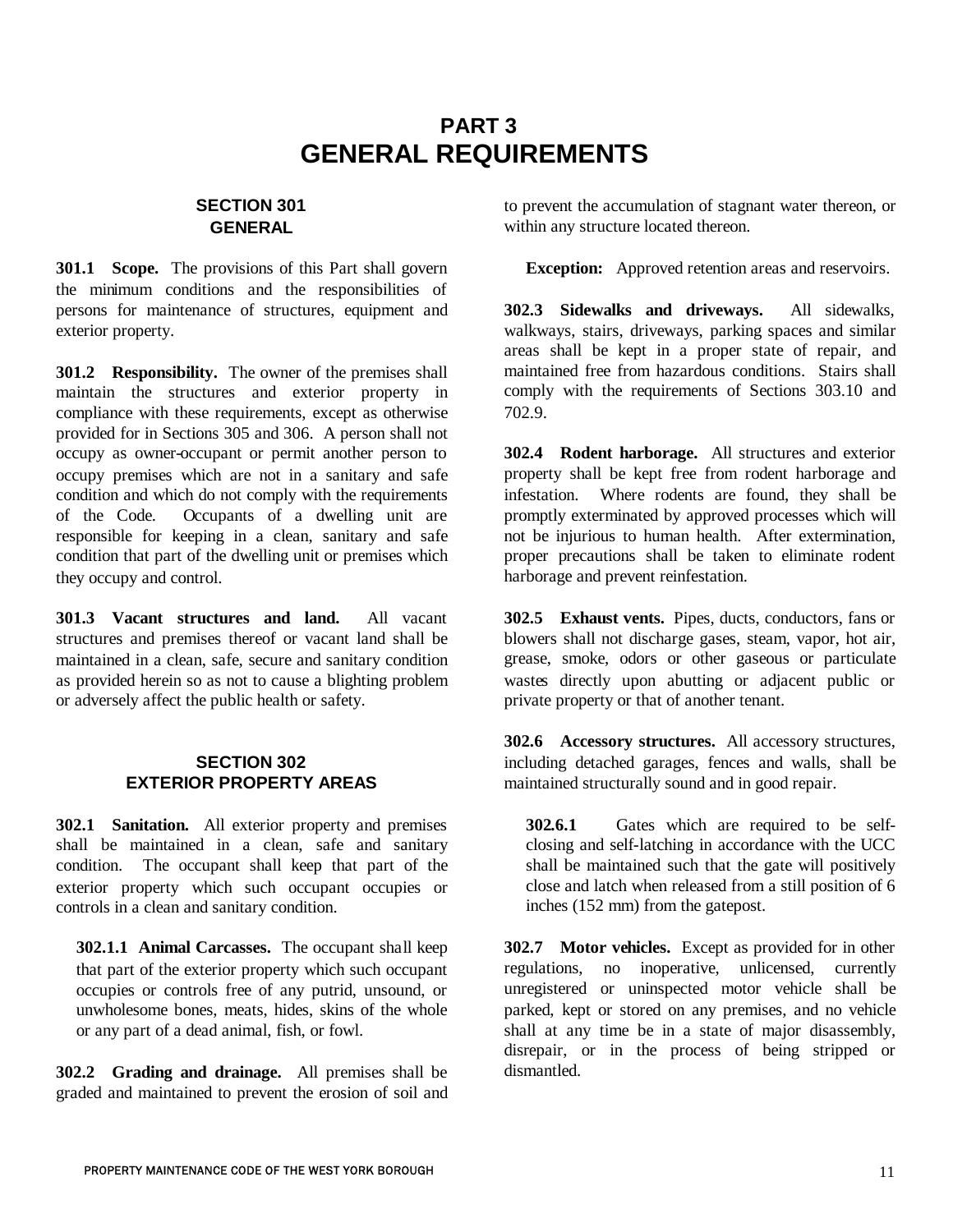### **Exceptions:**

- 1) A vehicle of any type is permitted to undergo major overhaul, including body work, provided that such work is performed inside a structure or similarly enclosed area designed and approved for such purposes.
- 2) One inoperative, unlicensed currently unregistered or uninspected vehicle may be stored in a fully enclosed exterior structure which is maintained in good repair, structurally sound, and sanitary so as not to pose a threat to the public health, safety or welfare.
- 3) One inoperative, unlicensed, currently unregistered or uninspected motor vehicle may be stored under a carport which is maintained in good repair, structurally sound, and sanitary so long as the vehicle is completely covered with a vehicle cover specially manufactured specifically for this purpose.

**302.8 Defacement of property.** No person shall willfully or wantonly damage, mutilate or deface any exterior surface of any structure or building on any private or public property by placing thereon any marking, carving or graffiti.

It shall be the responsibility of the owner to restore said surface to an approved state of maintenance and repair.

**302.9 Refrigerators and Freezers.** All refrigerators and freezers which are no longer in active service shall have the doors removed or otherwise be secured to prevent access by any individual to the interior.

**302.10 Junkyards.** Except as provided for in other regulations, no premises shall be used or maintained as junk yards, or dumping grounds, or for the wrecking or disassembling of automobiles, trucks, tractors, or machinery of any kind, or of any of the parts thereof or for the storing or leaving of any machinery or equipment used by contractors or builders or by other persons.

# **SECTION 303 EXTERIOR STRUCTURE**

**303.1 General.** The exterior of a structure shall be maintained in good repair, structurally sound and sanitary so as not to pose a threat to the public health, safety or welfare.

**303.2 Protective treatment.** All exterior surfaces, including but not limited to, doors, door and window frames, cornices, porches and trim, shall be maintained in good condition. Exterior wood surfaces, other than decay-resistant woods, shall be protected from the elements and decay by painting or other protective covering or treatment. Peeling, flaking and chipped paint shall be eliminated and surfaces repainted. All siding and masonry joints as well as those between the building envelope and the perimeter of windows, doors, and skylights shall be maintained weather resistant and water tight.

**303.3 Street numbers.** Each structure to which a street number has been assigned shall have such number displayed in a position easily observed and readable from the public way. All numbers shall be in Arabic numerals at least 3 inches (76 mm) high and  $\frac{1}{2}$  -inch (13 mm) stroke.

**303.4 Structural members.** All structural members shall be maintained free from deterioration, and shall be capable of safely supporting the imposed dead and live loads.

**303.5 Foundation walls.** All foundation walls shall be maintained plumb and free from open cracks and breaks and shall be kept in such condition so as to prevent the entry of rodents.

**303.6 Exterior walls.** All exterior walls shall be free from holes, breaks, loose or rotting materials; and maintained weatherproof and properly surface coated where required to prevent deterioration.

**303.7 Roofs and drainage.** The roof and flashing shall be sound, tight and not have defects that admit rain. Roof drainage shall be adequate to prevent dampness or deterioration in the walls or interior portion of the structure. Roof drains, gutters and downspouts shall be maintained in good repair and free from obstructions. Roof water shall not be discharged in a manner that creates a public nuisance.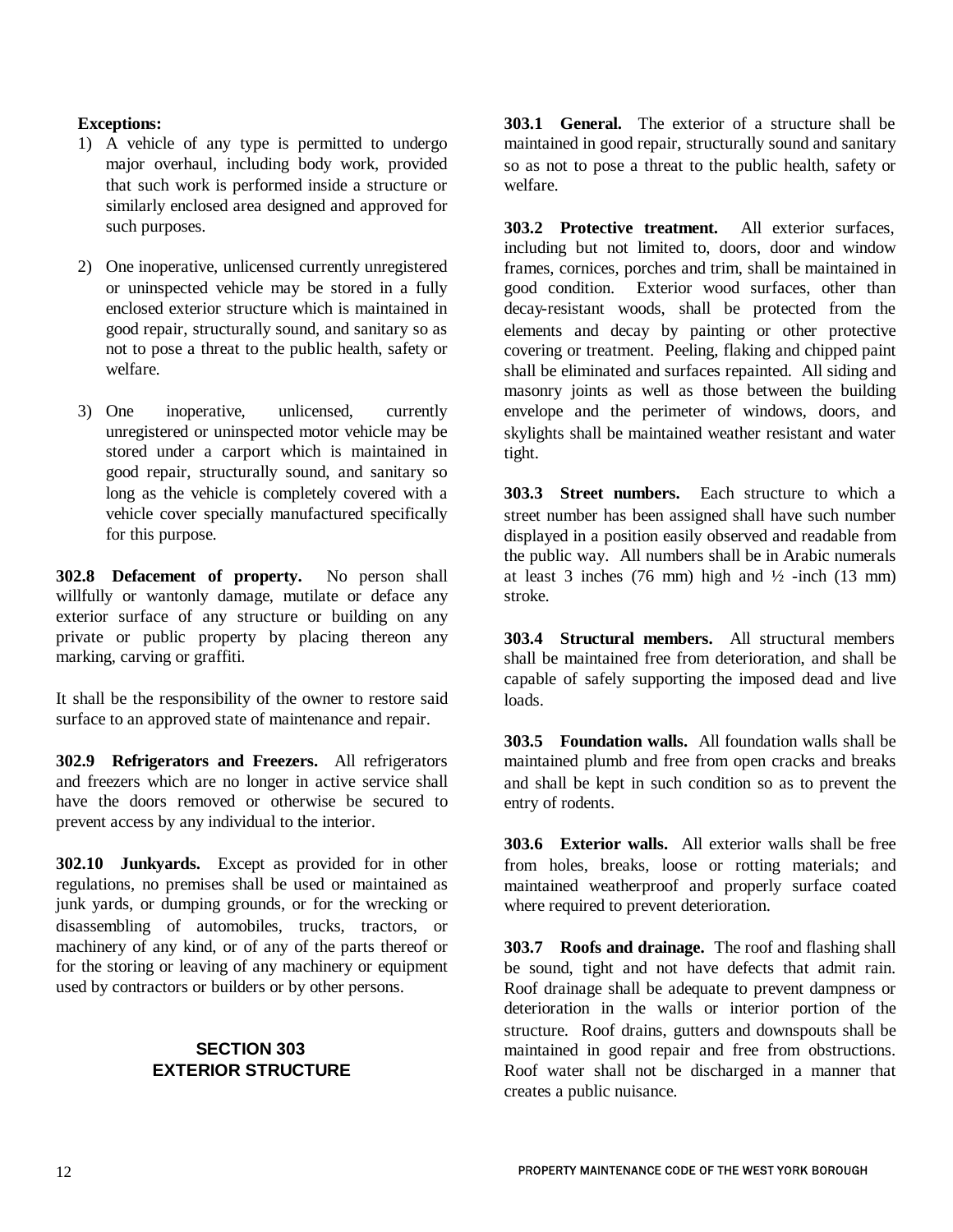**303.8 Decorative features.** All cornices, belt courses, corbels, terra cotta trim, wall facings and similar decorative features shall be maintained in good repair with proper anchorage and in a safe condition.

**303.9 Overhang extensions.** All canopies, marquees, signs, metal awnings, fire escapes, standpipes, exhaust ducts and similar overhang extensions shall be maintained in good repair and be properly anchored so as to be kept in a sound condition. When required, all exposed surfaces of metal or wood shall be protected from the elements and against decay or rust by periodic application of weather-coating materials, such as paint or similar surface treatment.

**303.10 Stair and walking surfaces.** Every stair, ramp, balcony, porch, deck or other walking surface shall comply with the provisions of Section 702.9.

**303.11 Stairways, decks, porches and balconies.** Every exterior stairway, deck, porch and balcony, and all appurtenances attached thereto, shall be maintained structurally sound, in good repair, with proper anchorage and capable of supporting the imposed loads.

**303.12 Chimneys and towers.** All chimneys, cooling towers, smoke stacks, and similar appurtenances shall be maintained structurally safe and sound, and in good repair. All exposed surfaces of metal or wood shall be protected from the elements and against decay or rust by periodic application of weathercoating materials, such as paint or similar surface treatment.

**303.13 Handrails and guards.** Every handrail and guard shall be firmly fastened and capable of supporting normally imposed loads and shall be maintained in good condition.

**303.14 Window, skylight and door frames.** Every window, skylight, door and frame shall be kept in sound condition, good repair and weather tight.

**303.14.1 Glazing.** All glazing materials shall be maintained free from cracks and holes.

**303.14.2 Openable windows.** Every window, other than a fixed window, shall be easily openable

and capable of being held in position by window hardware.

**303.15 Insect screens.** During the period from May 1 to September 30, every door, window and other outside opening required for ventilation of habitable rooms, food preparation areas, food service areas, or any areas where products to be included or utilized in food for human consumption are processed, manufactured, packaged or stored, shall be supplied with approved tightly fitting screens of not less than 16 mesh per inch (16 mesh per 25 mm) and every swinging door shall have a self-closing device in good working condition.

**Exception:** Screen doors shall not be required where other approved means, such as air curtains or insect repellent fans, are employed.

**303.16 Doors.** All exterior doors, door assemblies and hardware shall be maintained in good condition. Locks at all entrances to dwelling units, rooming units and guestrooms shall tightly secure the door.

**303.17 Basement hatchways.** Every basement hatchway shall be maintained to prevent the entrance of rodents, rain and surface drainage water.

**303.18 Guards for basement windows.** Every basement window that is openable shall be supplied with rodent shields, storm windows or other approved protection against the entry of rodents.

# **SECTION 304 INTERIOR STRUCTURE**

**304.1 General.** The interior of a structure and equipment therein shall be maintained in good repair, structurally sound and in a sanitary condition. Every occupant shall keep that part of the structure which such occupant occupies or controls in a clean and sanitary condition. Every owner of a structure containing a rooming house, a hotel, a dormitory, two or more dwelling units or two or more nonresidential occupancies, shall maintain, in a clean and sanitary condition, the shared or public areas of the structure and exterior property.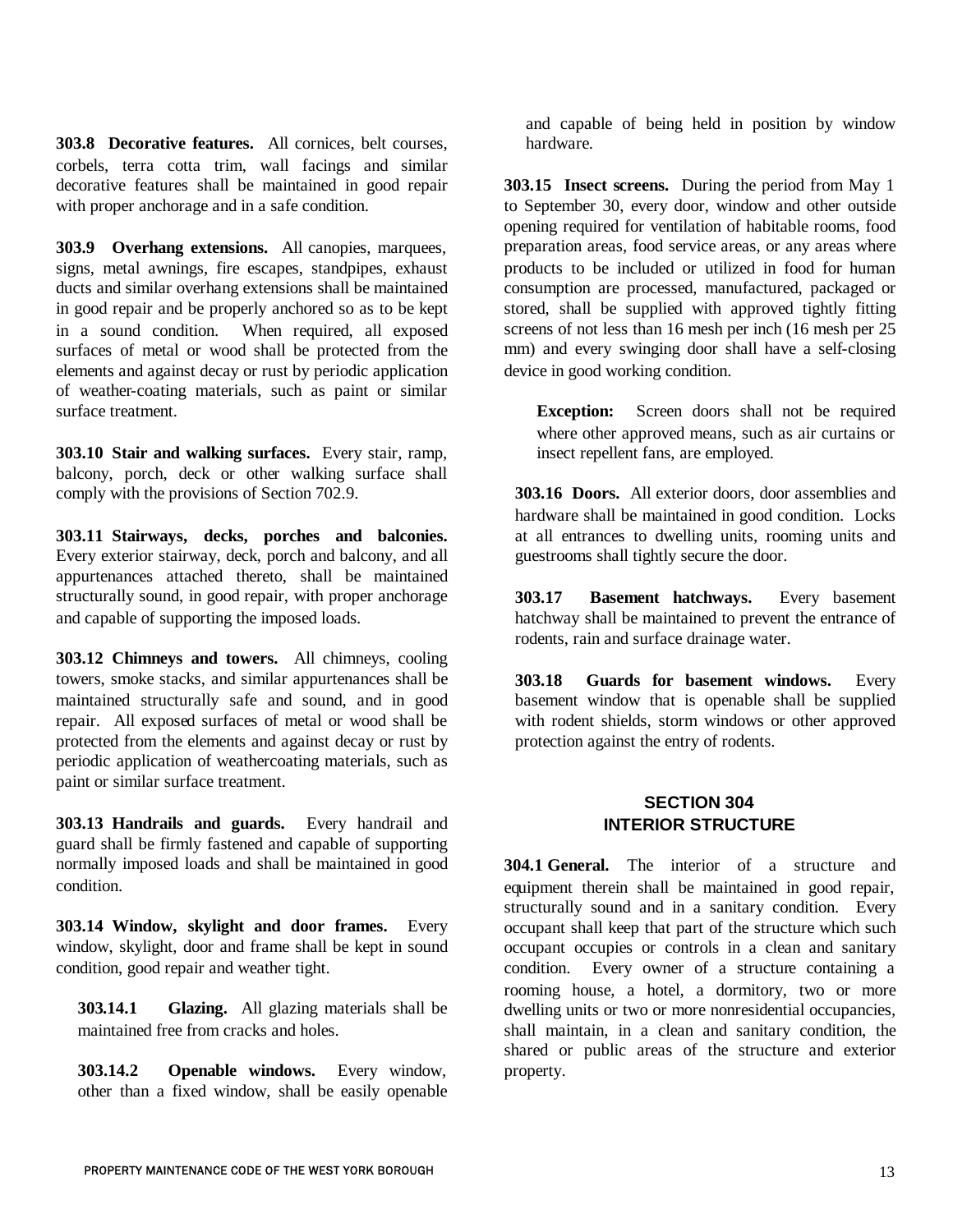**304.2 Structural members.** All structural members shall be maintained structurally sound, and be capable of supporting the imposed loads.

**304.3 Interior surfaces.** All interior surfaces, including windows and doors, shall be maintained in good, clean and sanitary condition. Peeling paint, cracked or loose plaster, decayed wood, and other defective surface conditions shall be corrected.

**304.4 Stairs and railings.** All interior stairs and railings shall be maintained in sound condition and good repair.

**304.5 Stairs and walking surfaces.** Every stair, ramp, balcony, porch, deck or other walking surface shall comply with the provisions of Section 702.9.

**304.6 Handrails and guards.** Every handrail and guard shall be firmly fastened and capable of supporting normally imposed loads and shall be maintained in good condition.

**304.7 Interior doors.** Every interior door shall fit reasonably well within its frame and shall be capable of being opened and closed by being properly and securely attached to jambs, headers or tracks as intended by the manufacturer of the attachment hardware.

### **SECTION 305 RUBBISH AND GARBAGE**

**305.1 Accumulation of rubbish or garbage.** All exterior property and premises, and the interior of every structure, shall be free from any accumulation of rubbish or garbage.

**305.2 Disposal of rubbish.** Every occupant of a structure shall dispose of all rubbish in a clean and sanitary manner by placing such rubbish in approved containers.

**305.2.1 Rubbish storage facilities.** The owner of every occupied premises shall supply approved covered containers for rubbish, and the owner of the premises shall be responsible for the removal of rubbish.

**305.3 Disposal of garbage.** Every occupant of a structure shall dispose of garbage in a clean and sanitary manner by placing such garbage in an approved garbage disposal facility or approved garbage containers.

**305.3.1 Garbage facilities.** The owner of every dwelling shall supply one of the following: an approved mechanical food waste grinder in each dwelling unit; an approved incinerator unit in the structure available to the occupants in each dwelling unit; or an approved leakproof, covered, outside garbage container.

**305.3.2 Containers.** The operator of every establishment producing garbage shall provide, and at all times cause to be utilized, approved leakproof containers provided with closefitting covers for the storage of such materials until removed from the premises for disposal.

## **SECTION 306 EXTERMINATION**

**306.1 Infestation.** All structures shall be kept free from insect and rodent infestation. All structures in which insects or rodents are found shall be promptly exterminated by approved processes that will not be injurious to human health. After extermination, proper precautions shall be taken to prevent reinfestation.

**306.2 Owner.** The owner of any structure shall be responsible for extermination within the structure prior to renting or leasing the structure.

**306.3 Single occupant.** The occupant of a one-family dwelling or of a single-tenant nonresidential structure shall be responsible for extermination on the premises.

**306.4 Multiple occupancy.** The owner of a structure containing two or more dwelling units, a multiple occupancy, a rooming house or a nonresidential structure shall be responsible for extermination in the public or shared areas of the structure and exterior property. If infestation is caused by failure of an occupant to prevent such infestation in the area occupied, the occupants shall be responsible for extermination.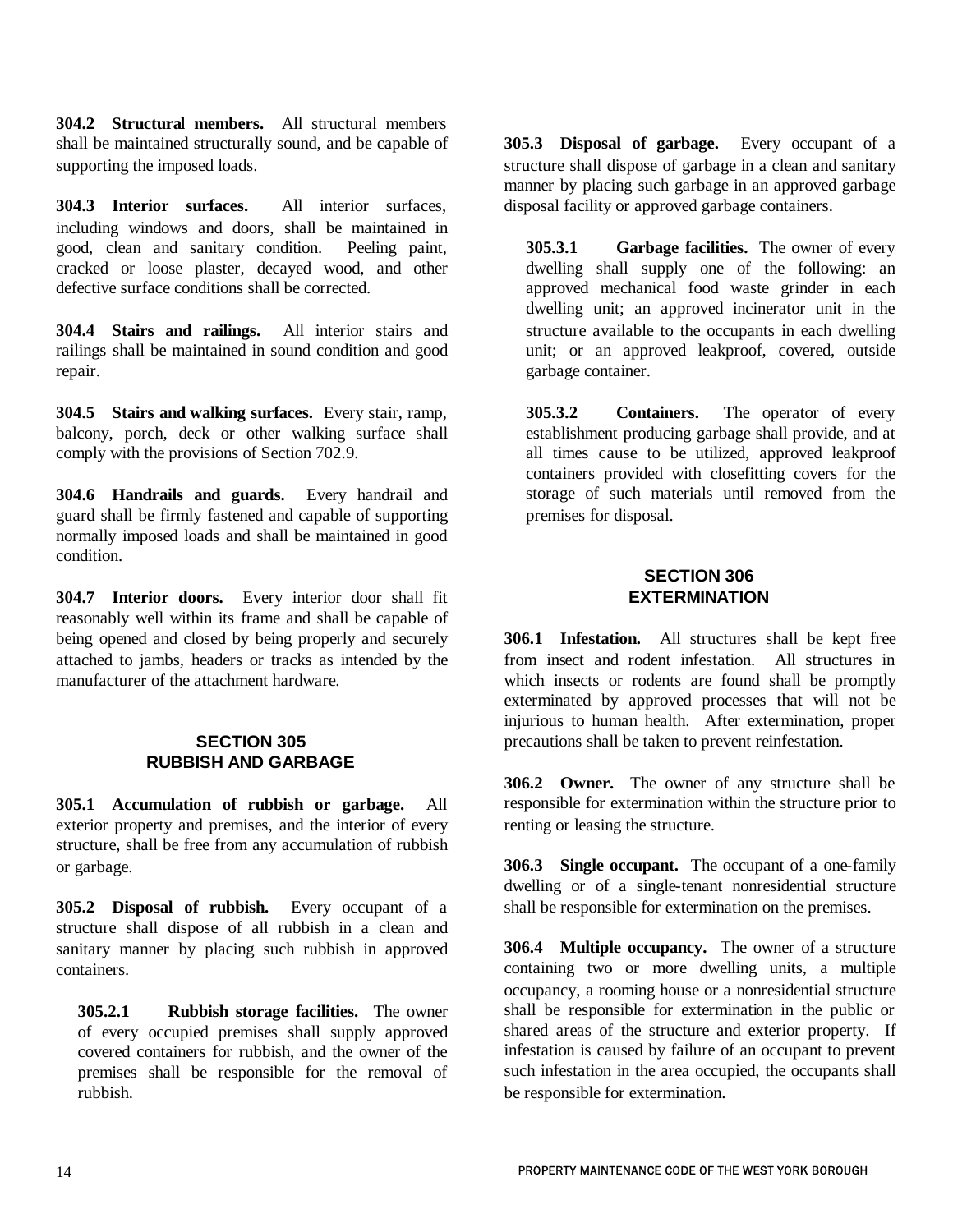**306.5 Occupant.** The occupant of any structure shall be responsible for the continued rodent and pest-free condition of the structure.

**Exception:** Where the infestations are caused by defects in the structure, the owner shall be responsible for extermination.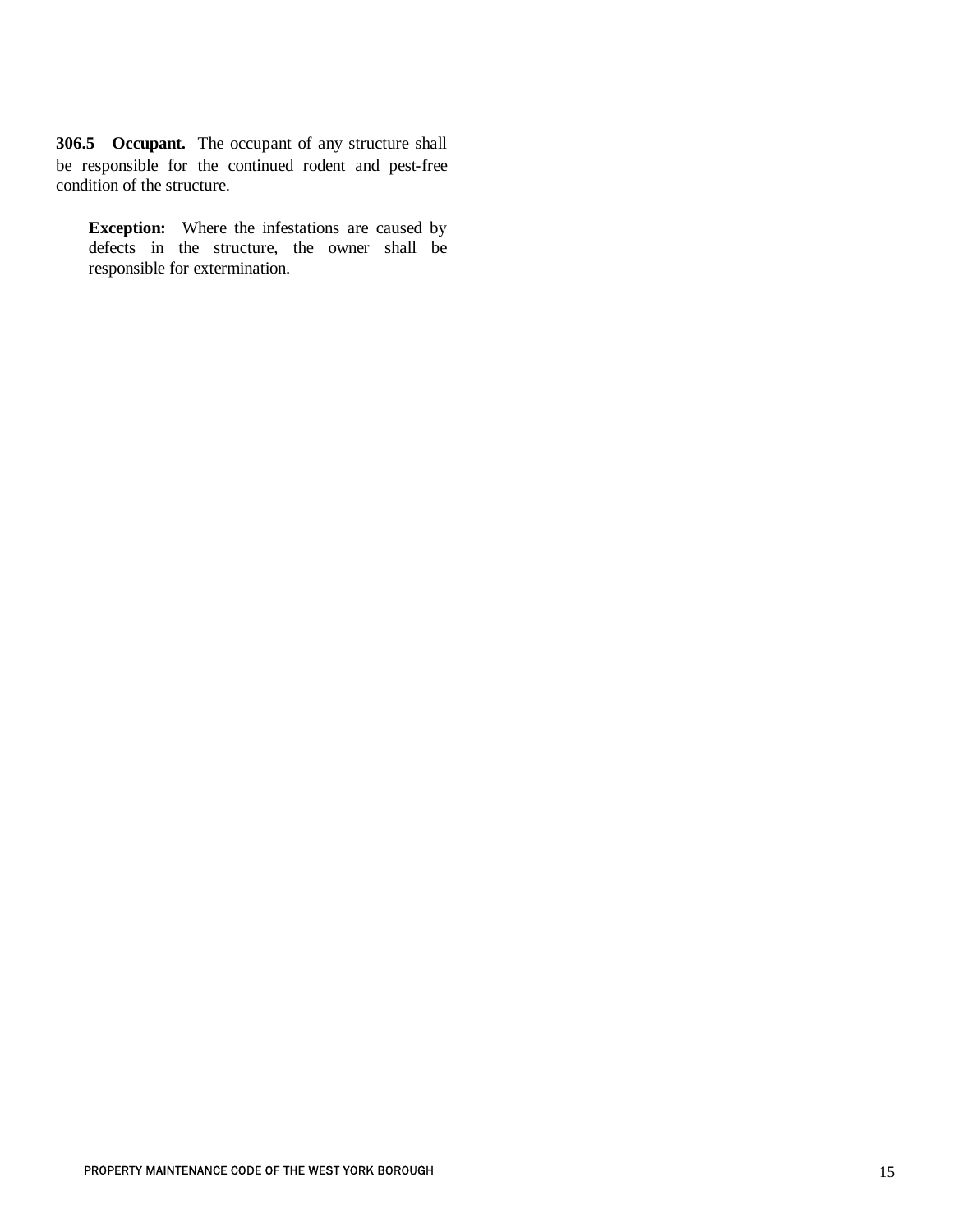# **PART 4 LIGHT, VENTILATION AND OCCUPANCY LIMITATIONS**

# **SECTION 401 GENERAL**

**401.1 Scope.** The provisions of this Part shall govern the minimum conditions and standards for light, ventilation and space for occupying a structure.

**401.2 Responsibility.** The owner of the structure shall provide and maintain light, ventilation and space conditions in compliance with these requirements. A person shall not occupy as owner-occupant, or permit another person to occupy, any premises that do not comply with the requirements of the Code.

**401.3 Alternative devices.** In lieu of the means for natural light and ventilation herein prescribed, artificial light or mechanical ventilation complying with the UCC shall be permitted.

# **SECTION 402 LIGHT**

**402.1 Habitable spaces.** Every habitable space shall have at least one window of approved size facing directly to the outdoors or to a court. The minimum total glazed area for every habitable space shall be 8 percent of the floor area of such room. Wherever walls or other portions of a structure face a window of any room and such obstructions are located less than 3 feet (914 mm) from the window and extend to a level above that of the ceiling of the room, such window shall not be deemed to face directly to the outdoors nor to a court and shall not be included as contributing to the required minimum total window area for the room.

**Exception:** Where natural light for rooms or spaces without exterior glazing areas is provided through an adjoining room, the unobstructed opening to the adjoining room shall be at least 8 percent of the floor area of the interior room or space, but not less than 25 square feet  $(2.33 \text{ m}^2)$ . The exterior glazing area shall be based on the total floor area being served.

**402.2 Common halls and stairways.** Every common hall and stairway, other than in one- and two-family dwellings, shall be lighted at all times with at least a 60 watt standard incandescent light bulb or equivalent for each 200 square feet  $(19 \text{ m}^2)$  of floor area, provided that the spacing between lights shall not be greater than 30 feet (9144 mm). Every exterior means of egress stairway, other than in one- and two-family dwellings, shall be illuminated with a minimum of 1 footcandle (11 lux) at floors, landings and treads.

**402.3 Other spaces.** All other spaces shall be provided with natural or artificial light sufficient to permit the maintenance of sanitary conditions, and the safe occupancy of the space and utilization of the appliances, equipment and fixtures.

# **SECTION 403 VENTILATION**

**403.1 Habitable spaces.** Every habitable space shall have at least one openable window. The total openable area of the window in every room shall be equal to at least 45 percent of the minimum glazed area required in Section 402.1.

**Exception:** Where rooms and spaces without openings to the outdoors are ventilated through an adjoining room, the unobstructed opening to the adjoining room shall be at least 8 percent of the floor area of the interior room or space, but not less than 25 square feet  $(2.33 \text{ m}^2)$ . The ventilation openings to the outdoors shall be based on a total floor area being ventilated.

**403.2 Bathrooms and toilet rooms.** Every bathroom and toilet room shall comply with the ventilation requirements for habitable spaces as required by Section 403.1, except that a window shall not be required in such spaces equipped with a mechanical ventilation system. Air exhausted by a mechanical ventilation system from a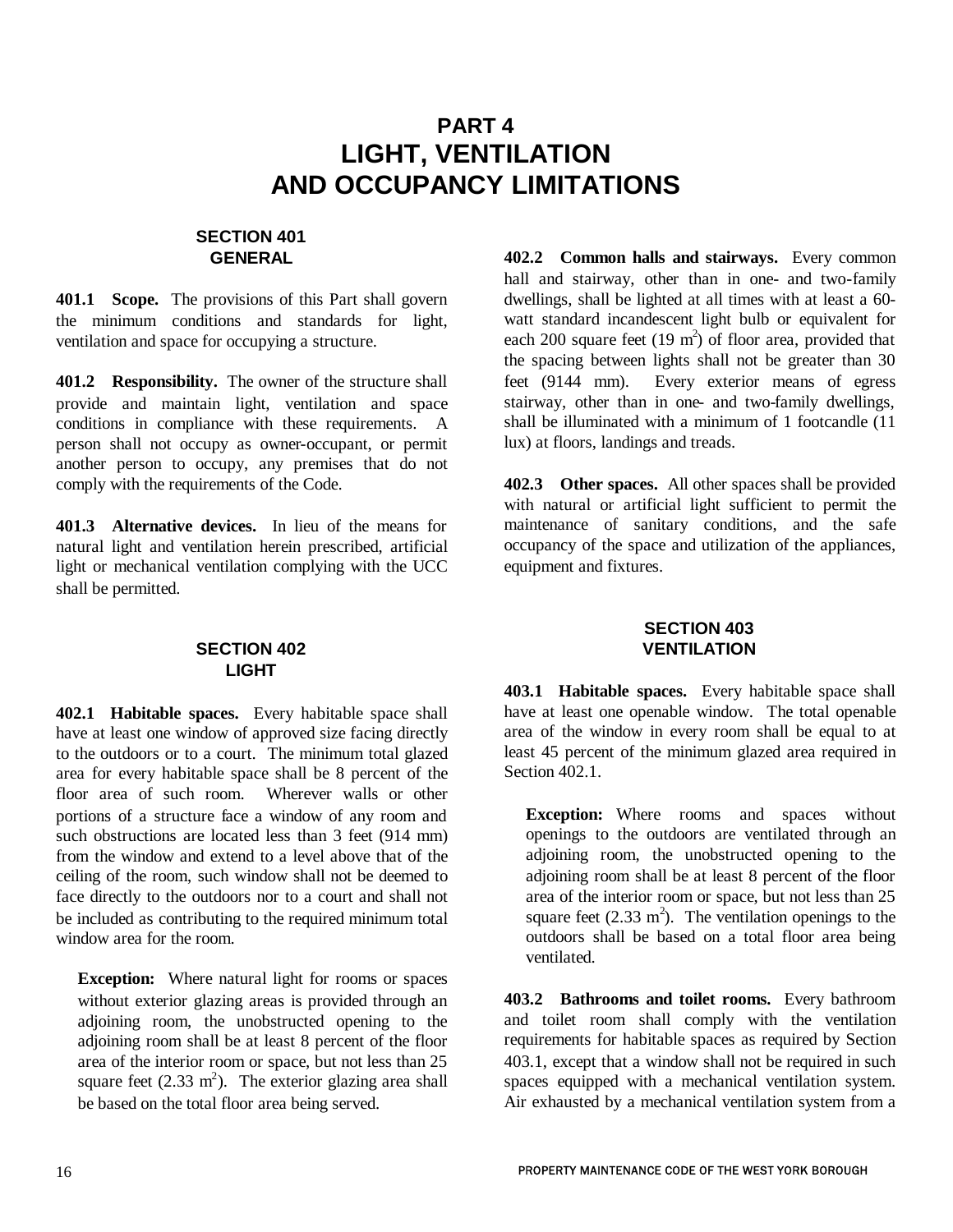bathroom or toilet room shall discharge to the outdoors and shall not be recirculated.

**403.3 Cooking facilities.** Unless approved through the certificate of occupancy, cooking shall not be permitted in any rooming unit or dormitory unit, and a cooking facility or appliance shall not be permitted to be present in a rooming unit or dormitory unit.

**Exception:** Where specifically approved in writing3. by a Code Official.

**403.4 Process ventilation.** Where injurious, toxic, irritating or noxious fumes, gases, dusts or mists are generated, a local exhaust ventilation system shall be provided to remove the contaminating agent at the source. Air shall be exhausted to the exterior and not be recirculated to any space.

**403.5 Clothes dryer exhaust.** Clothes dryer venting systems shall be independent of all other systems and shall be vented in accordance with the manufacturer's instructions.

### **SECTION 404 OCCUPANCY LIMITATIONS**

**404.1 Privacy.** Dwelling units, hotel units, rooming units and dormitory units shall be arranged to provide privacy and be separate from other adjoining spaces.

**404.2 Minimum room widths.** A habitable room, other than a kitchen, shall not be less than 7 feet (2134 mm) in any plan dimension. Kitchens shall have a clear passageway of not less than 3 feet (914 mm) between counterfronts and appliances or counterfronts and walls.

**404.3 Minimum ceiling heights.** Habitable spaces, hallways, corridors, laundry areas, bathrooms, toilet rooms and habitable basement areas shall have a clear ceiling height of not less than 7 feet (2134 mm).

#### **Exceptions:**

In one- and two-family dwellings, beams or girders access to at least one water closet and lavatory located spaced not less than 4 feet (1219 mm) on center and projecting not more than 6 inches (152 mm) below the required ceiling height.

2. Basement rooms in one- and two-family dwellings occupied exclusively for laundry, study or recreation purposes, having a ceiling height of not less than 6 feet 8 inches (2033 mm) with not less than 6 feet 4 inches (1932 mm) of clear height under beams, girders, ducts and similar obstructions.

> Rooms occupied exclusively for sleeping, study or similar purposes and having a sloped ceiling over all or part of the room, with a clear ceiling height of at least 7 feet (2134 mm) over not less than one-third of the required minimum floor area. In calculating the floor area of such rooms, only those portions of the floor area with a clear ceiling height of 5 feet (1524 mm) or more shall be included.

**404.4 Bedroom requirements.** Every bedroom shall comply with the requirements of Sections 404.4.1 through 404.4.5.

**404.4.1 Area for sleeping purposes.** Every bedroom occupied by one person shall contain at least 70 square feet  $(6.5 \text{ m}^2)$  of floor area, and every bedroom occupied by more than one person shall contain at least 50 square feet  $(4.6 \text{ m}^2)$  of floor area for each occupant thereof.

**404.4.2 Access from bedrooms.** Bedrooms shall not constitute the only means of access to other bedrooms or habitable spaces and shall not serve as the only means of egress from other habitable spaces.

#### **Exceptions:**

- 1. Units that contain one bedroom only.
- 2. Existing residential occupancies as of the date of adoption of the Code.

**404.4.3 Water closet accessibility.** Every bedroom shall have access to at least one water closet and one lavatory without passing through another bedroom. Every bedroom in a dwelling unit shall have access to at least one water closet and lavatory located in the same story as the bedroom or an adjacent story.

**Exception:** Existing residential occupancies as of the date of adoption of the Code.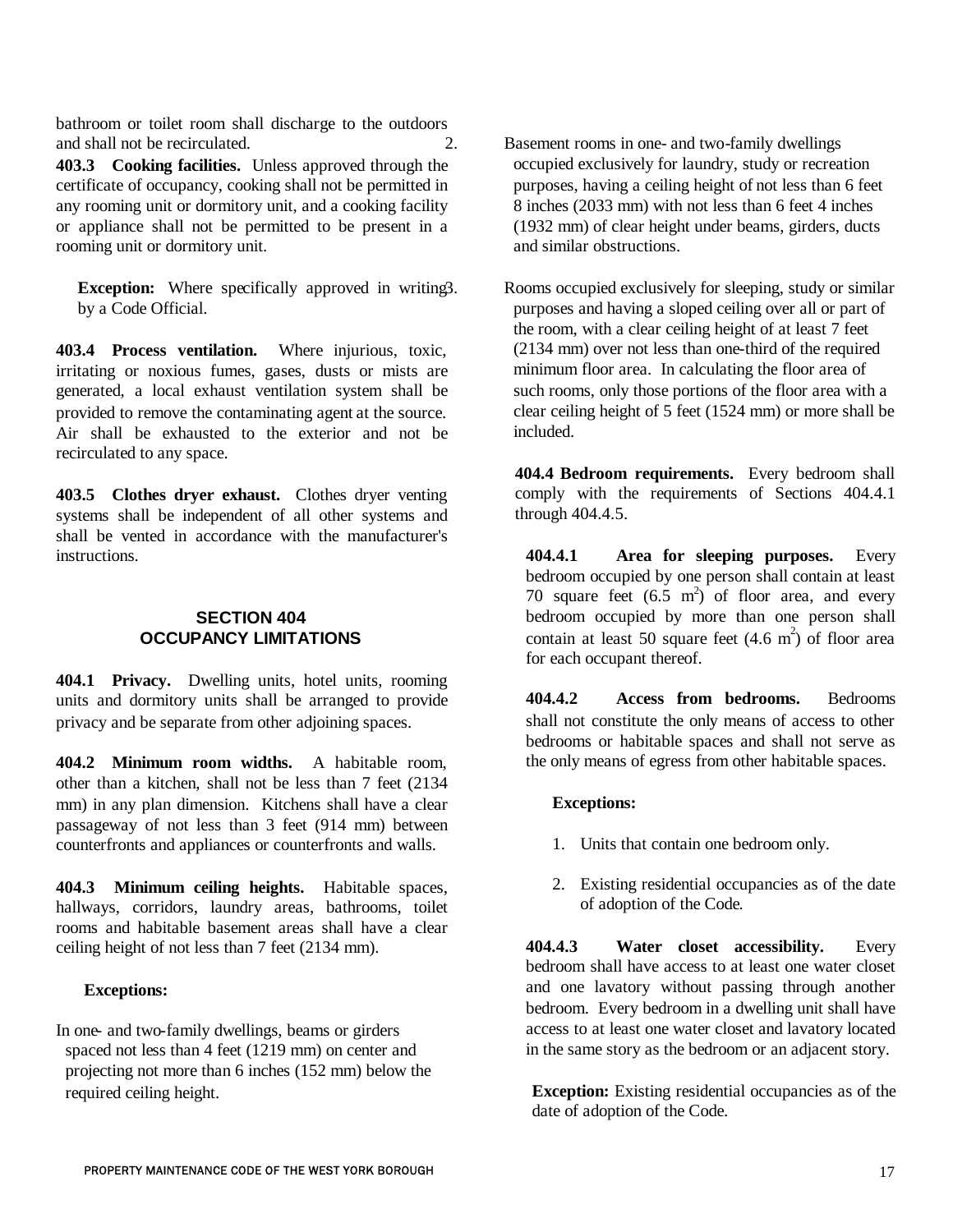**404.4.4 Prohibited occupancy.** Kitchens and nonhabitable spaces shall not be used for sleeping purposes.

**404.4.5 Other requirements.** Bedrooms shall comply with the applicable provisions of the Code including, but not limited to, the light, ventilation, room area, ceiling height and room width requirements of this Part; the plumbing facilities and water-heating facilities requirements of Part 5; the heating facilities and electrical receptacle requirements of Part 6; and the smoke detector and emergency escape requirements of Part 7.

**404.5 Overcrowding.** Dwelling units shall not be occupied by more occupants than permitted by the minimum area requirements of Table 404.5.

# **TABLE 404.5 MINIMUM AREA REQUIREMENTS**

|                            | <b>MINIMUM AREA IN SOUARE FEET</b> |               |           |
|----------------------------|------------------------------------|---------------|-----------|
| <b>SPACE</b>               |                                    |               | 6 or more |
|                            | 1-2 occupants                      | 3-5 occupants | occupants |
| Living room <sup>a,b</sup> | No requirements                    | 120           | 150       |
| Dining room <sup>a,b</sup> | No requirements                    | 80            | 100       |
| Kitchen <sup>b</sup>       | 50                                 | 50            | 60        |
| <b>Bedrooms</b>            | Shall comply with section 404.4    |               |           |

For **SI:** 1 square foot  $= 0.093$  m<sup>2</sup>.

<sup>a</sup> See Section 404.5.2 for combined living room/dining room spaces. <sup>b</sup> See Section 404.5.1 for limitations on determining the minimum occupancy area for sleeping purposes.

**404.5.1 Sleeping area.** The minimum occupancy area required by Table 404.5 shall not be included as a sleeping area in determining the minimum occupancy area for sleeping purposes. All sleeping areas shall comply with Section 404.4.

**404.5.2 Combined spaces.** Combined living room and dining room spaces shall comply with the requirements of Table 404.5 if the total area is equal to that required for separate rooms and if the space is located so as to function as a combination living room/dining room.

**404.6 Efficiency unit.** Nothing in this section shall prohibit an efficiency living unit from meeting the following requirements:

- 1. A unit occupied by not more than two occupants shall have a clear floor area of not less than 220 square feet  $(20.4 \text{ m}^2)$ . A unit occupied by three occupants shall have a clear floor area of not less than 320 square feet  $(29.7 \text{ m}^2)$ . These required areas shall be exclusive of the areas required by Items 2 and 3.
- 2. The unit shall be provided with a kitchen sink, cooking appliance and refrigeration facilities, each having a clear working space of not less than 30 inches (762 mm) in front. Light and ventilation conforming to the Code shall be provided.
- 3. The unit shall be provided with a separate bathroom containing a water closet, lavatory, and bathtub or shower.
- 4. The maximum number of occupants shall be three.
- **404.7 Food preparation.** All spaces to be occupied for food preparation purposes shall contain suitable space and equipment to store, prepare and serve foods in a sanitary manner. There shall be adequate facilities and services for the sanitary disposal of food wastes and refuse, including facilities for temporary storage.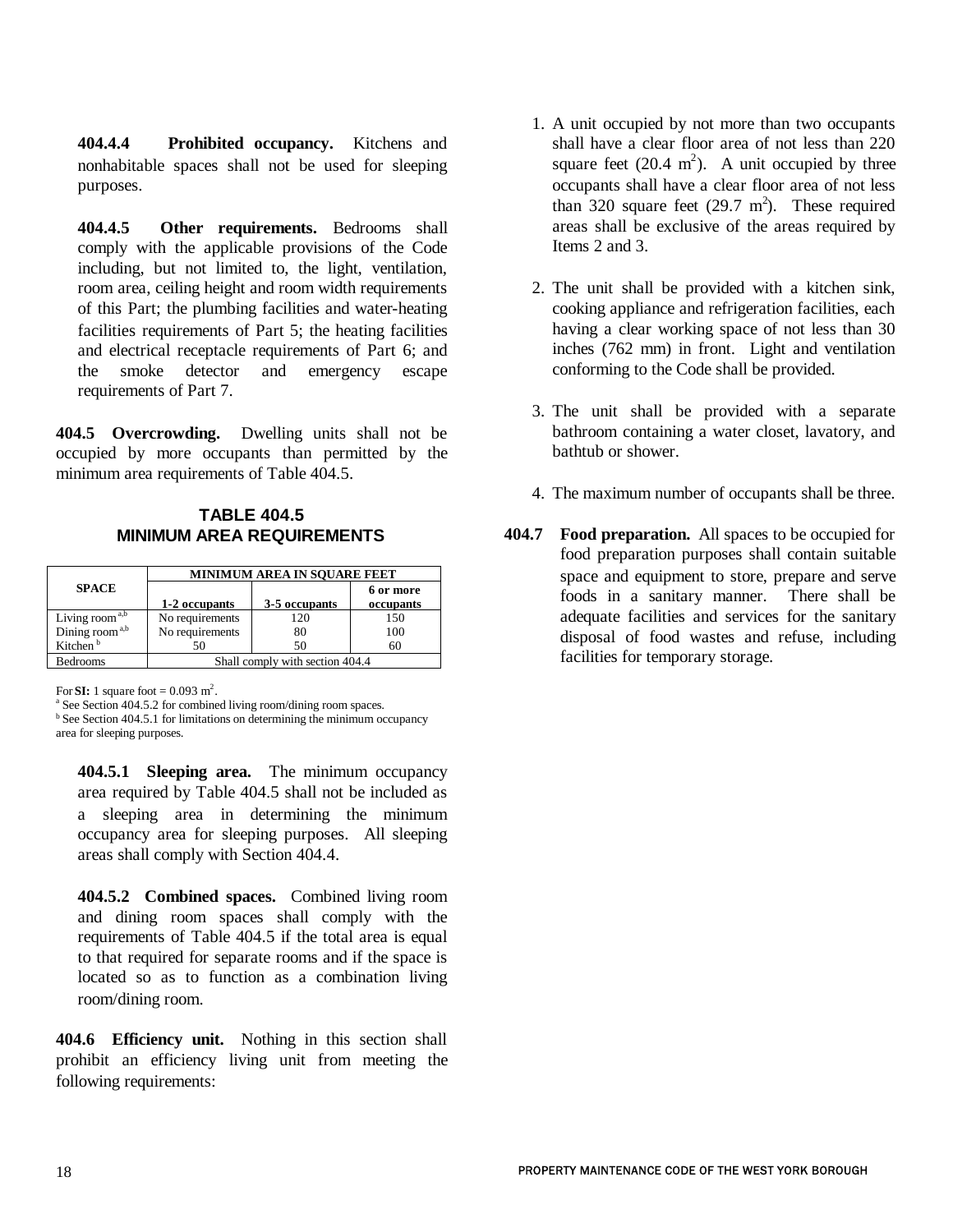# **PART 5 PLUMBING FACILITIES AND FIXTURE REQUIREMENTS**

# **SECTION 501 GENERAL**

**501.1 Scope.** The provisions of this Part shall govern the minimum plumbing systems, facilities and plumbing fixtures to be provided.

**501.2 Responsibility.** The owner of the structure shall provide and maintain such plumbing facilities and plumbing fixtures in compliance with these requirements. A person shall not occupy as owner-occupant or permit another person to occupy any structure or premises which does not comply with the requirements of the Code.

### **SECTION 502 REQUIRED FACILITIES**

**502.1 Dwelling units.** Every dwelling unit shall contain its own bathtub or shower, lavatory, water closet and kitchen sink which shall be maintained in a sanitary, safe working condition. The lavatory shall be placed in the same room as the water closet or located in close proximity to the door leading directly into the room in which such water closet is located. A kitchen sink shall not be used as a substitute for the required lavatory.

**502.2 Rooming houses.** At least one water closet, lavatory and bathtub or shower shall be supplied for each four rooming units.

**502.3 Hotels.** Where private water closets, lavatories, and baths are not provided, one water closet, one lavatory and one bathtub or shower having access from a public hallway shall be provided for each ten occupants.

**502.4 Employees' facilities.** A minimum of one water closet, one lavatory and one drinking facility shall be available to employees.

**502.4.1 Drinking facilities.** Drinking facilities shall be a drinking fountain, water cooler, bottled water cooler, or disposable cups next to a sink or water dispenser. Drinking facilities shall not be located in toilet rooms or bathrooms.

#### **SECTION 503 TOILET ROOMS**

**503.1 Privacy.** Toilet rooms and bathrooms shall provide privacy and shall not constitute the only passageway to a hall or other space, or to the exterior. A door and interior locking device shall be provided for all common or shared bathrooms and toilet rooms in a multiple dwelling.

**503.2 Location.** Toilet rooms and bathrooms serving hotel units, rooming units or dormitory units, shall have access by traversing not more than one flight of stairs and shall have access from a common hall or passageway.

**503.3 Location of employee toilet facilities.** Toilet facilities shall have access from within the employees' regular working area. The required toilet facilities shall be located not more than one story above or below the employees' regular working area and the path of travel to such facilities shall not exceed a distance of 500 feet (152 m). Employee facilities shall either be separate facilities or public customer facilities.

**Exception:** Facilities that are required for employees in storage structures or kiosks, which are located in adjacent structures under the same ownership, lease or control, shall not exceed a travel distance of 500 feet (152 m) from the employees' regular working area to the facilities.

#### **SECTION 504 PLUMBING SYSTEMS AND FIXTURES**

**504.1 General.** All plumbing fixtures shall be properly installed and maintained in working order, and shall be kept free from obstructions, leaks and defects and be capable of performing the function for which such plumbing fixtures are designed. All plumbing fixtures shall be maintained in a safe, sanitary and functional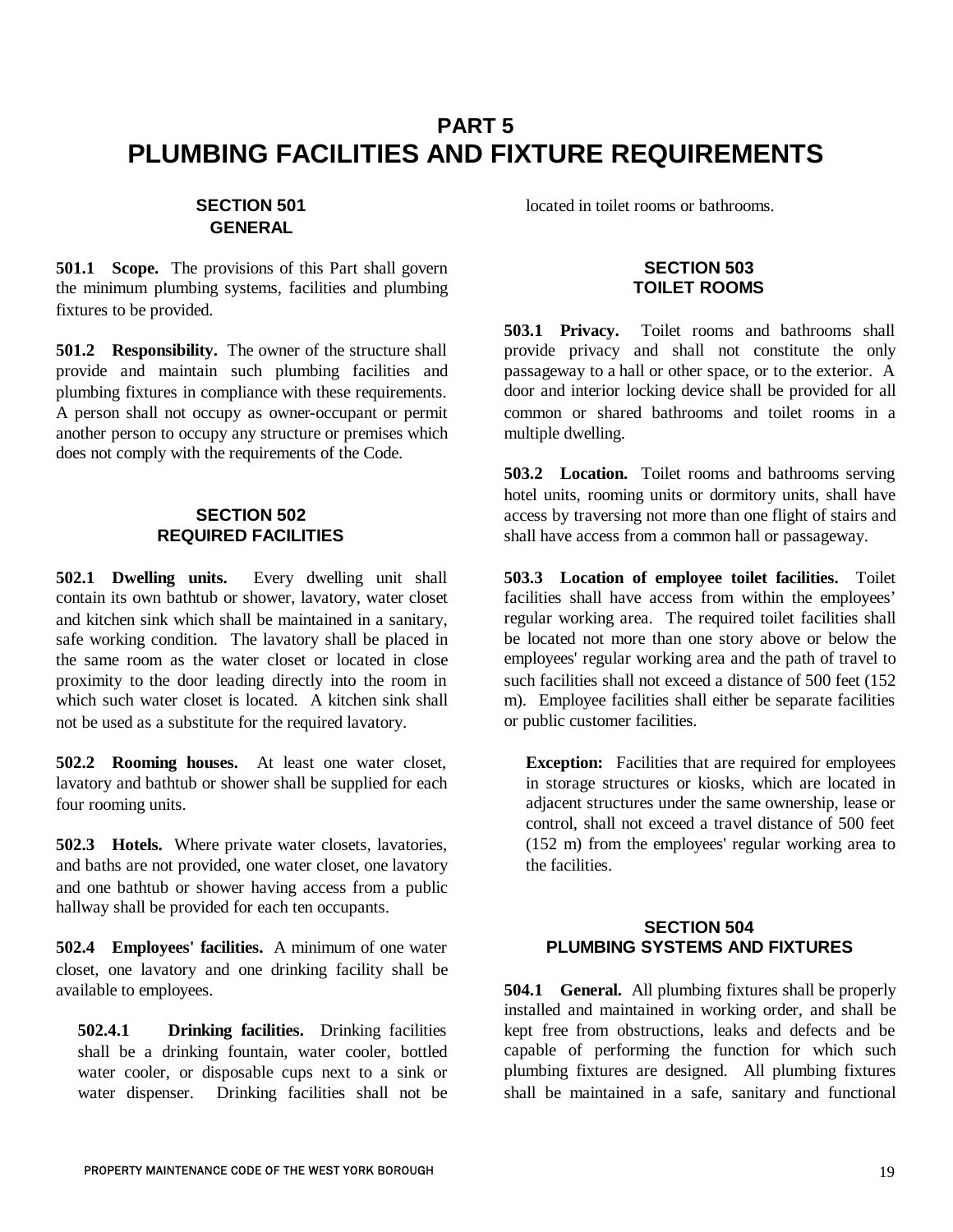condition.

**504.2 Fixture clearances.** Plumbing fixtures shall have adequate clearances for usage and cleaning.

**504.3 Plumbing system hazards.** Where it is found that a plumbing system in a structure constitutes a hazard to the occupants or the structure by reason of inadequate service, inadequate venting, cross connection, backsiphonage, improper installation, deterioration or damage or for similar reasons, a Code Official shall require the defects to be corrected to eliminate the hazard.

#### **SECTION 505 WATER SYSTEM**

**505.1 General.** Every sink, lavatory, bathtub or shower, drinking fountain, water closet or other plumbing fixture shall be properly connected to either a public water system or to an approved private water system. All kitchen sinks, lavatories, laundry facilities, bathtubs and showers shall be supplied with hot or tempered and cold running water in accordance with the plumbing code.

**505.2 Contamination.** The water supply shall be maintained free from contamination, and all water inlets for plumbing fixtures shall be located above the floodlevel rim of the fixture. Shampoo basin faucets, janitor sink faucets, and other hose bibs or faucets to which hoses are attached and left in place, shall be protected by an approved atmospheric-type vacuum breaker or an approved permanently attached hose connection vacuum breaker.

**505.3 Supply.** The water supply system shall be installed and maintained to provide a supply of water to plumbing fixtures, devices and appurtenances in sufficient volume and at pressures adequate to enable the fixtures to function properly, safely, and free from defects and leaks.

**505.4 Water heating facilities.** Water heating facilities shall be properly installed, maintained and capable of providing an adequate amount of water to be drawn at every required sink, lavatory, bathtub, shower and laundry facility at a temperature of not less than 120 $\textdegree$ F. (49 $\textdegree$ C.). A gas-burning water heater shall not be

located in any bathroom, toilet room, bedroom or other occupied room normally kept closed, unless adequate combustion air is provided. An approved combination temperature and pressure relief valve and relief valve discharge pipe shall be properly installed and maintained on water heaters.

## **SECTION 506 SANITARY DRAINAGE SYSTEM**

**506.1 General.** All plumbing fixtures shall be properly connected to a public sewer system.

**506.2 Maintenance.** Every plumbing stack, vent, waste and sewer line shall function properly and be kept free from obstructions, leaks and defects.

**506.3 Cesspools.** No person shall construct or place or cause to be constructed or placed on any premise or property any cesspool, privy, vault, dump, or pit of like purpose, nor allow or cause any plumbing fixtures to be connected to such.

### **SECTION 507 STORM DRAINAGE**

**507.1 General.** Drainage of roofs and paved areas, yards and courts, and other open areas on the premises shall not be discharged in a manner that creates a public nuisance.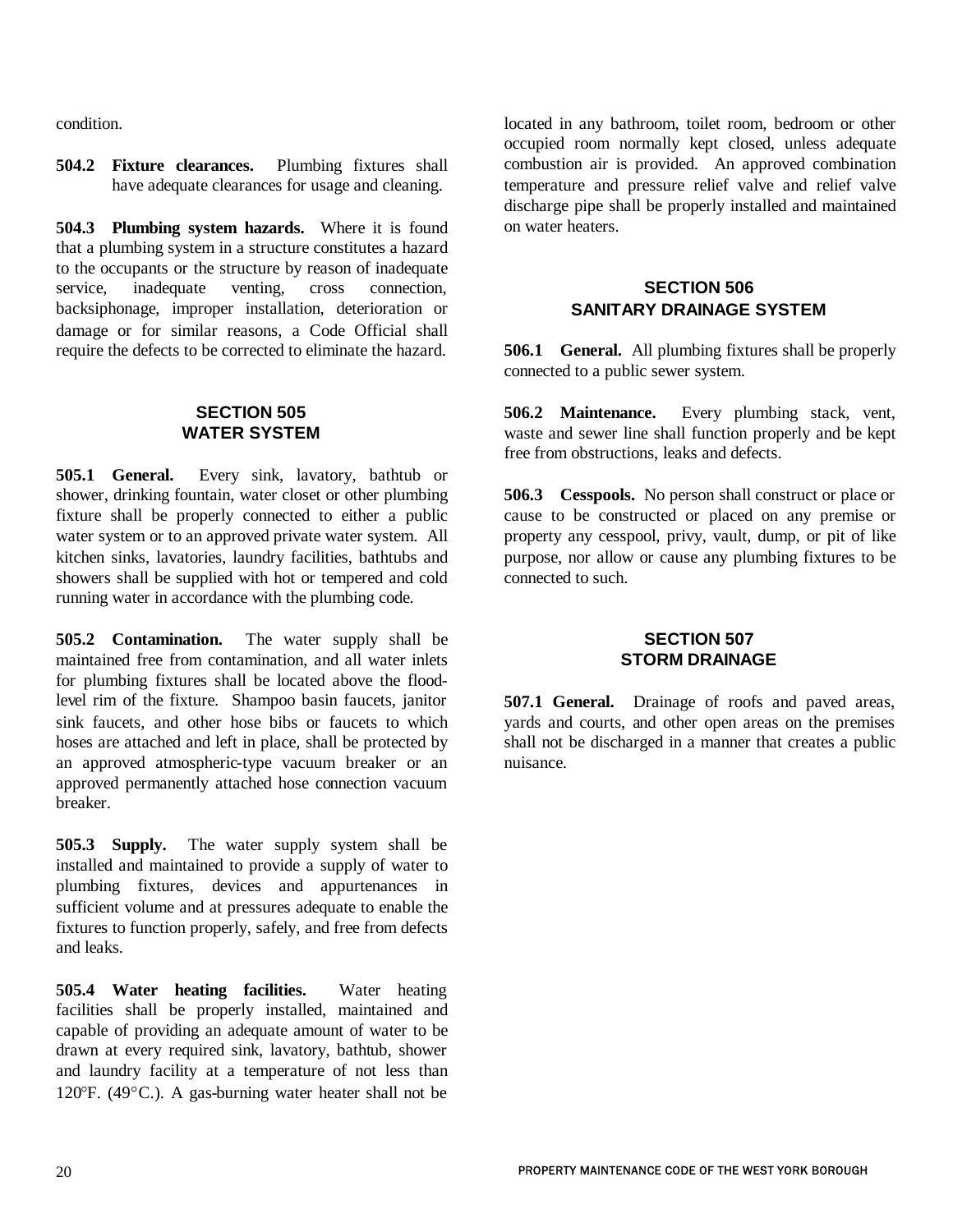# **PART 6 MECHANICAL AND ELECTRICAL REQUIREMENTS**

# **SECTION 601 GENERAL**

**601.1 Scope.** The provisions of this Part shall govern the minimum mechanical and electrical facilities and equipment to be provided.

**601.2 Responsibility.** The owner of the structure shall provide and maintain mechanical and electrical facilities and equipment in compliance with these requirements. A person shall not occupy as owner-occupant or permit another person to occupy any premises which does not comply with the requirements of this Part.

## **SECTION 602 HEATING FACILITIES**

**602.1 Facilities required.** Heating facilities shall be provided in structures as required by this section.

**602.2 Residential occupancies.** Dwellings shall be provided with heating facilities capable of maintaining a room temperature of  $65^{\circ}E(18^{\circ}C)$  in all habitable rooms, bathrooms and toilet rooms based on the winter outdoor design temperature for the locality indicated in Appendix D of the plumbing code.

**602.3 Heat supply.** Every owner and operator of any building who rents, leases or lets one or more dwelling unit, rooming unit, dormitory or guestroom on terms expressed or implied, to furnish heat to the occupants thereof shall supply heat during the period from October 1 to April 30 inclusive to maintain a temperature of not less than  $65^{\circ}F$  (18 $^{\circ}C$ ) in all habitable rooms, bathrooms, and toilet rooms.

**Exception:** When the outdoor temperature is below the winter outdoor design temperature for the locality, maintenance of the minimum room temperature shall not be required provided that the heating system is operating at its full design capacity. The winter outdoor design temperature for the locality shall be as indicated in Appendix D of the plumbing code.

**602.4 Occupiable work spaces.** Indoor occupiable work Spaces shall be supplied with heat during the period from October 1 to April 30 inclusive to maintain a temperature of not less than  $65^{\circ}F$  (18 $^{\circ}C$ ) during the period the spaces are occupied.

#### **Exceptions:**

- 1. Processing, storage and operation areas that require cooling or special temperature conditions.
- 2. Areas in which persons are primarily engaged in vigorous physical activities.

**602.5 Room temperature measurement.** The required room temperatures shall be measured 3 feet (914 mm) above the floor near the center of the room and 2 feet (610 mm) inward from the center of each exterior wall.

### **SECTION 603 MECHANICAL EQUIPMENT**

**603.1 Mechanical equipment.** All mechanical equipment, fireplaces and solid fuel-burning appliances shall be properly installed and maintained in a safe working condition, and shall be capable of performing the intended function.

**603.2 Cooking and heating equipment.** All cooking and heating equipment, components and accessories in every heating, cooking and water-heating device shall be maintained free from leaks and obstructions.

**603.2.1 Cooking equipment.** Cooking appliances shall not be used to provide space heating to meet the minimum requirements of Section 602.3.

**603.3 Removal of combustion products.** All fuelburning equipment and appliances shall be connected to an approved chimney or vent.

**Exception:** Fuel-burning equipment and appliances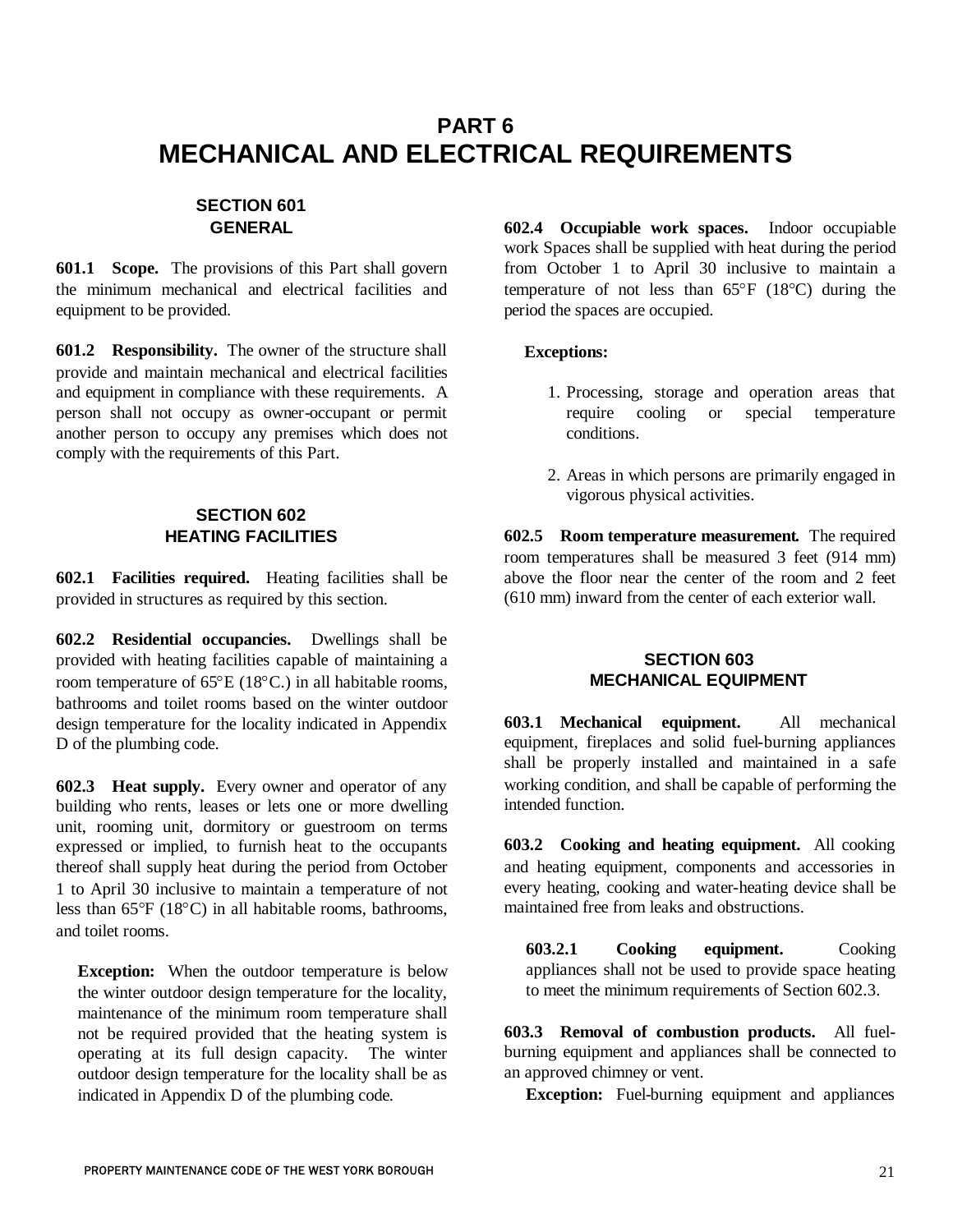which are labeled for unvented operation.

**603.4 Clearances.** All required clearances to combustible materials shall be maintained.

**603.5 Safety controls.** All safety controls for fuelburning equipment shall be maintained in effective operation.

**603.6 Combustion air.** A supply of air for complete combustion of the fuel and for ventilation of the space containing the fuel-burning equipment shall be provided for the fuel-burning equipment.

**603.7 Energy conservation devices.** Devices intended to reduce fuel consumption by attachment to a fuelburning appliance, to the fuel supply line thereto, or to the vent outlet or vent piping therefrom, shall not be installed unless labeled for such purpose and the installation is specifically approved.

#### **SECTION 604 ELECTRICAL FACILITIES**

**604.1 Facilities required.** Every occupied building shall be provided with an electrical system in compliance with the requirements of this section and Section 605.

**604.2 Service.** The size and usage of appliances and equipment shall serve as a basis for determining the need for additional facilities in accordance with NFPA 70. Every dwelling shall be served by a main service that is not less than 60 amperes, three wires.

**604.3 Electrical system hazards.** Where it is found that the electrical system in a structure constitutes a hazard to the occupants or the structure by reason of inadequate service, improper fusing, insufficient outlets, improper wiring or installation, deterioration or damage, or for similar reasons, a Code Official shall require the defects to be corrected to eliminate the hazard.

## **SECTION 605 ELECTRICAL EQUIPMENT**

**605.1 Installation.** All electrical equipment, wiring

and appliances shall be properly installed and maintained in a safe and approved manner.

**605.2 Receptacles.** Every habitable space in a dwelling shall contain at least two separate and remote receptacle outlets. Every laundry area shall contain at least one grounded-type receptacle or a receptacle with a ground fault circuit interrupter. Every bathroom shall contain at least one receptacle. Any new bathroom receptacle outlet shall have ground fault circuit interrupter protection.

**605.3 Lighting fixtures.** Every public hall, interior stairway, toilet room, kitchen, bathroom, laundry room, boiler room and furnace room shall contain at least one electric lighting fixture.

## **SECTION 606 ELEVATORS, ESCALATORS AND DUMBWAITERS**

**606.1 General.** Elevators, dumbwaiters and escalators shall be maintained to sustain safely all imposed loads, to operate properly, and to be free from physical and fire hazards. The most current certificate of inspection shall be on display at all times within the elevator or attached to the escalator or dumbwaiter; or the certificate shall be available for public inspection in the office of the building operator.

**606.2 Elevators.** In buildings equipped with passenger elevators, at least one elevator shall be maintained in operation at all times when the building is occupied.

**Exception:** Buildings equipped with only one elevator shall be permitted to have the elevator temporarily out of service for testing or servicing.

# **SECTION 607 DUCT SYSTEMS**

**607.1 General.** Duct systems shall be maintained free of all obstructions and shall be capable of providing the required function.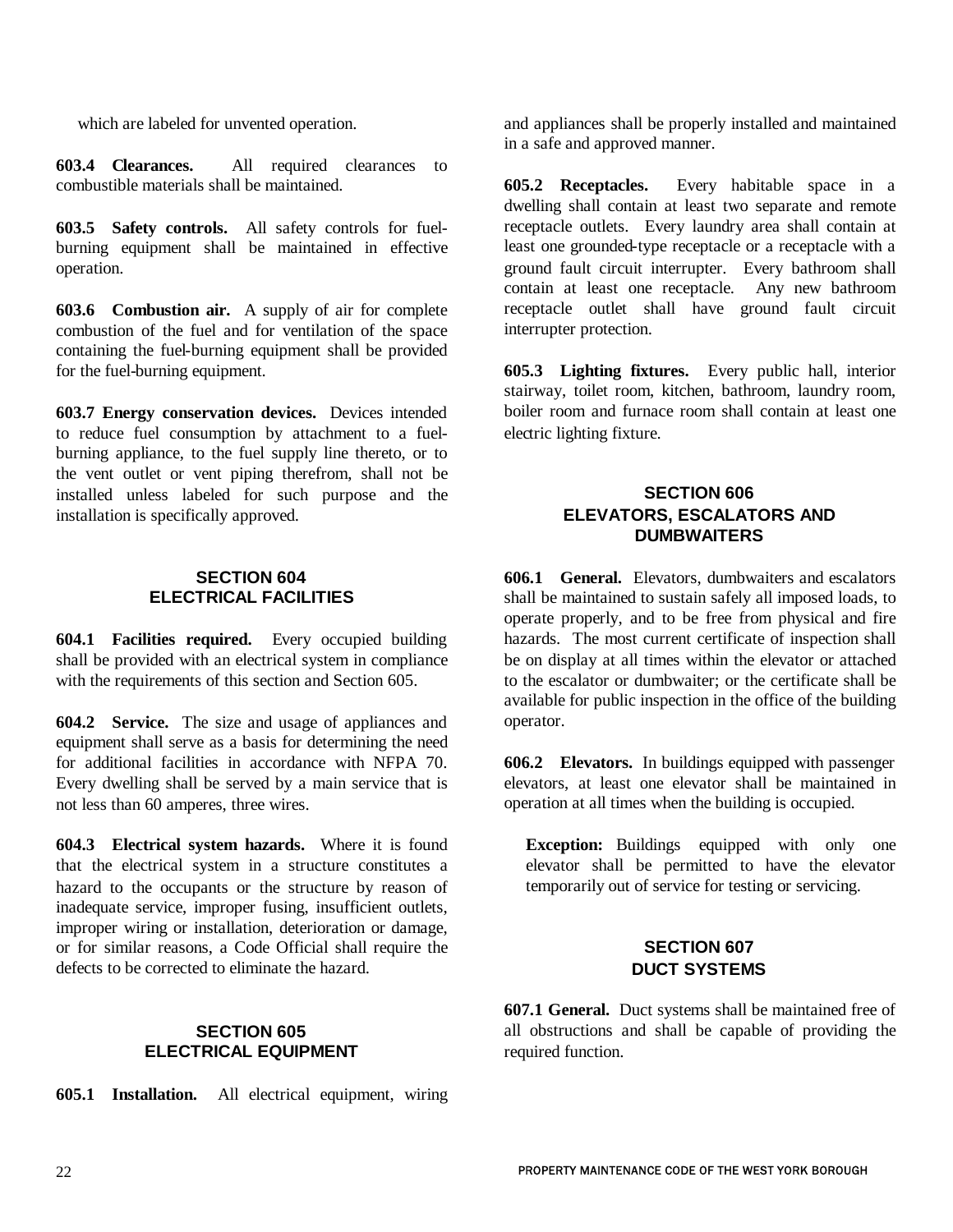# **PART 7 FIRE SAFETY REQUIREMENTS**

# **SECTION 701 GENERAL**

**701.1 Scope.** The provisions of this Part shall govern the minimum conditions and standards for fire safety relating to structures and exterior premises, including fire safety facilities and equipment to be provided.

**701.2 Responsibility.** The owner of the premises shall provide and maintain such fire safety facilities and equipment in compliance with these requirements. A person shall not occupy as owner-occupant or permit another person to occupy any premises that do not comply with the requirements of the Code.

# **SECTION 702 MEANS OF EGRESS**

**702.1 General.** A safe, continuous and unobstructed path of travel shall be provided from any point in a building or structure to the public way.

**702.2 Exit capacity.** The capacity of the exits serving a floor shall be sufficient for the occupant load thereof as determined by the UCC.

**702.3 Number of exits.** In nonresidential buildings, every occupied story more than six stories above grade shall be provided with not less than two independent exits. In residential buildings, every story exceeding two stories above grade shall be provided with not less than two independent exits. In stories where more than one exit is required, all occupants shall have access to at least two exits. Every occupied story which is both totally below grade and greater than 2,000 square feet  $(186 \text{ m}^2)$ shall be provided with not less than two independent exits.

**Exception:** A single exit is acceptable under any one of the following conditions:

1. Where the building is equipped throughout with an automatic sprinkler system and an automatic fire detection system with smoke detectors located in all corridors, lobbies and common areas.

- 2. Where the building is equipped throughout with an automatic fire detection system and the exit is an approved smokeproof enclosure or pressurized stairway.
- 3.Where an existing fire escape conforming to the building code is provided in addition to the single exit.

4.Where permitted by the UCC.

5.Use groups R-2, R-3 and R-4 which, are existing on the effective date of this ordinance and are equipped with properly installed and maintained single or multiple station smoke alarms.

**702.4 Arrangement.** Exits from dwelling units, rooming units, guestrooms and dormitory units shall not lead through other such units, or through toilet rooms or bathrooms.

**702.5 Exit signs.** All means of egress shall be indicated with approved "Exit" signs where required by the building code. All "Exit" signs shall be maintained visible and all illuminated "Exit" signs shall be illuminated at all times that the building is occupied.

**702.6 Corridor enclosure.** All corridors serving an occupant load greater than 30 and the openings therein shall provide an effective barrier to resist the movement of smoke. All transoms, louvers, doors and other openings shall be closed or shall be self-closing.

# **Exceptions:**

- 1 . Corridors in occupancies, other than highhazard occupancies, which are equipped throughout with an automatic sprinkler system.
- 2. Patient room doors in corridors in health care occupancies where smoke barriers are provided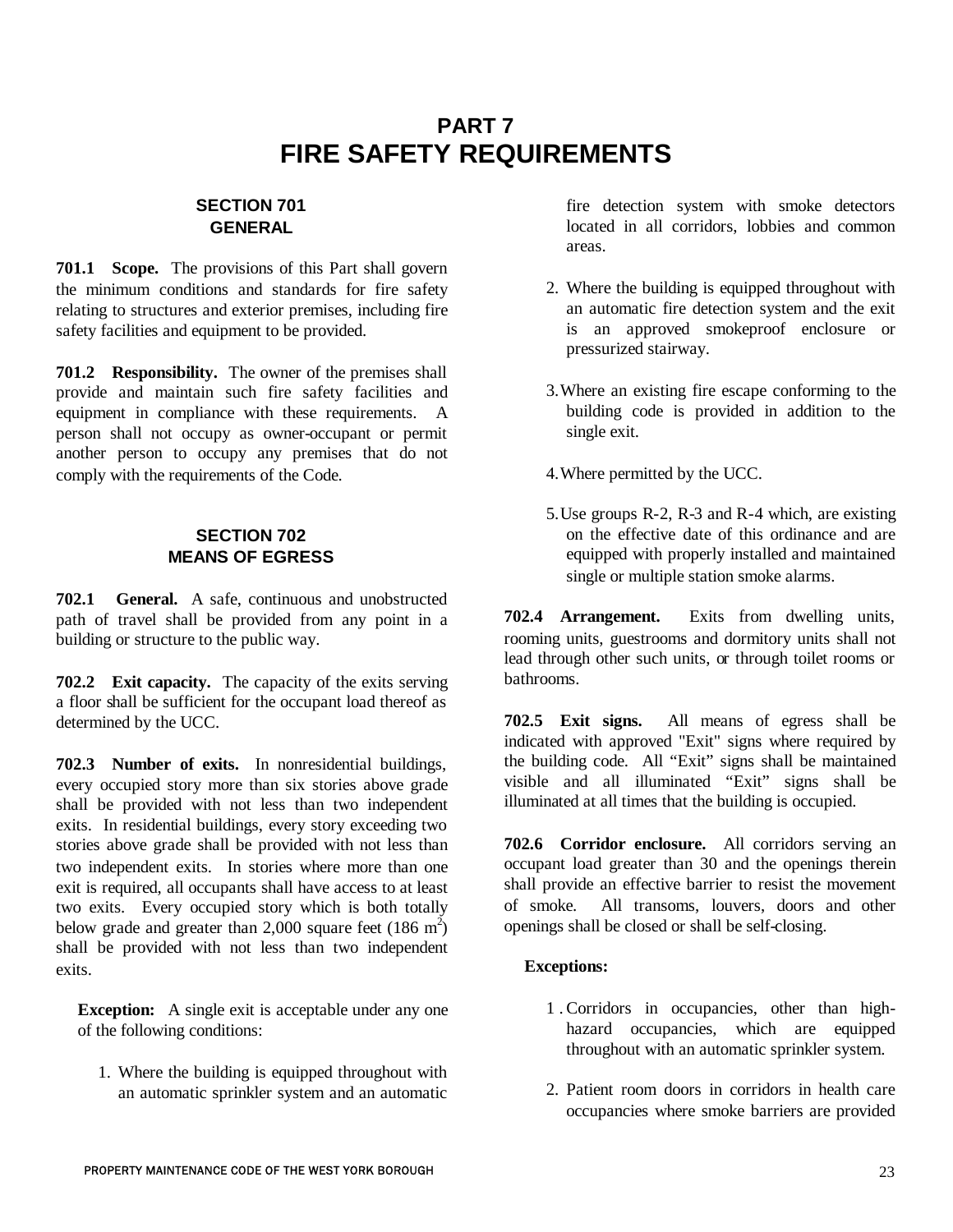in accordance with the fire prevention code, are not required to be self-closing.

- 3. Corridors in educational occupancies where each room that is occupied for instruction or assembly purposes has at least one-half of the required means of egress doors opening directly to the exterior of the building at ground level.
- 4. Corridors that are in compliance with the UCC.

**702.7 Dead-end travel distance.** All corridors that serve more than one exit shall provide direct connection to such exits. The length of a dead-end corridor shall not exceed 35 feet (10668 mm) where the building is not equipped throughout with an automatic sprinkler system. The dead-end travel distance limitation shall be increased to 70 feet (21336 mm) where the building is equipped throughout with an automatic sprinkler system.

**Exception:** Dead ends that are in compliance with the UCC.

**702.8 Aisles.** Arrangements of chairs or tables and chairs shall provide for ready access by aisle accessways and aisles to each egress door. The minimum clear width of each aisle in assembly, educational and health care occupancies shall be maintained in accordance with the requirements of the building code. In all other occupancies, aisles shall have a minimum required clear width of 44 inches (1118 mm) where serving an occupant load greater than 50, and 36 inches (914 mm) where serving an occupant load of 50 or less. The clear width of aisles shall not be obstructed by chairs, tables or other objects.

**702.9 Stairways, handrails and guards.** Every exterior and interior flight of means of egress stairs serving any building or portion thereof and having more than four risers shall have a handrail on at least one side of the stair. Every open portion of a stair, landing, balcony, porch, deck, ramp or other walking surface which is more than 30 inches (762 mm) above the floor or, grade below shall have guards. Handrails shall not be less than 30 inches (762 mm) nor more than 42 inches (1067 mm) high, measured vertically above the nosing of the tread or above the finished floor of the landing or walking surface. Guards shall not be less than 30 inches (762 mm) high above the floor of the landing, balcony, porch, deck, ramp or other walking surface.

**Exception:** Guards are not required at any location where guards are exempted by the building code.

**702.10 Stairway identification.** A sign shall be provided at each floor landing in all interior stairways more than three stories above grade, designating the floor level above the floor of exit discharge. All elevator lobby call stations on all floor levels shall be identified by approved signs in accordance with the requirements for new buildings in the UCC.

**Exception:** The emergency sign shall not be required for elevators that are part of an accessible means of egress complying with the UCC.

**702.11 Locked doors.** All means of egress doors shall be readily openable from the side from which egress is to be made without the need for keys, special knowledge or effort, except as provided for in Section 702.11.1.

**702.11.1 Locks permitted.** Locks or fasteners shall not be installed on egress doors except in accordance with the following conditions:

- 1. In mental, penal or other institutions where the security of inmates is necessary, in which case properly trained supervisory personnel shall be continuously on duty and approved provisions are made to remove occupants safely in case of fire or other emergency.
- 2. In problem security areas, special-purpose door alarms or locking devices shall be approved prior to installation. Manually operated edge or surfacemolded flush bolts are prohibited.
- 3. Where the door hardware conforms to that permitted by the building code.

**702.12 Emergency escape.** Every sleeping room located below the third story in residential and group home occupancies shall have at least one openable window or exterior door approved for emergency egress or rescue; or shall have access to not less than two approved independent exits.